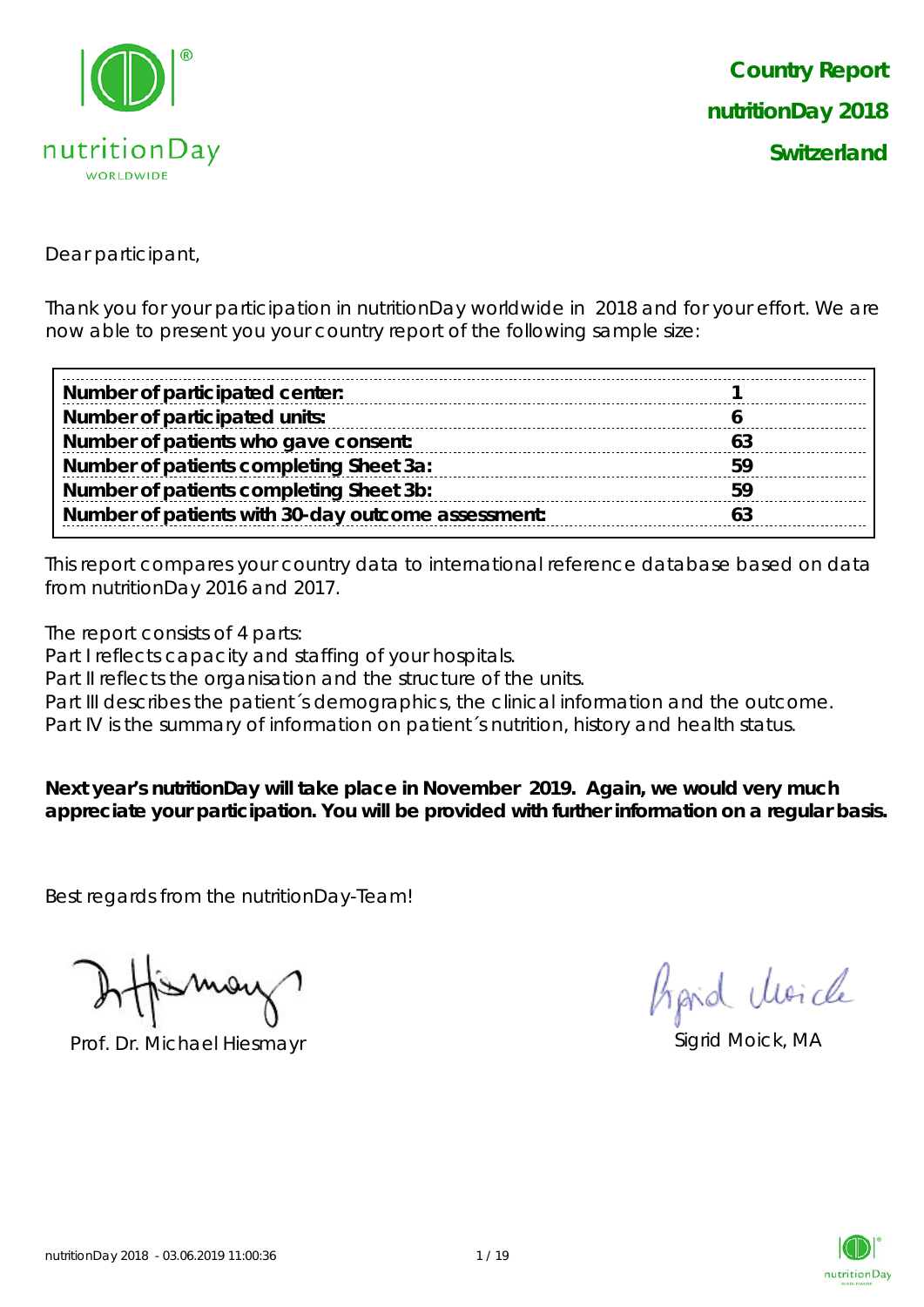### *I. Hospital capacity and staffing ("Hospital sheet")*

|                                                                                    | <b>YOUR RESULTS</b>      | <b>REFERENCE RESULTS</b> |
|------------------------------------------------------------------------------------|--------------------------|--------------------------|
| 1. Total number of beds in hospital                                                | 1920                     | 317 [188-615]            |
| 2. Total number of admissions in the hospital last year                            | 63247                    | 17520 [8982-34767]       |
| 3. Total number of staff in the hospital                                           |                          |                          |
| <b>Total medical doctors</b>                                                       | 1951                     | 170 [78-396]             |
| <b>Medical specialists</b>                                                         | 875                      | 117 [54-244]             |
| Medical non-specialists                                                            |                          | 35 [11-82]               |
| <b>Nurses</b>                                                                      | 3545                     | 418 [195-800]            |
| <b>Dieticians</b>                                                                  | 41                       | $5[2-9]$                 |
| <b>Nutritionists</b>                                                               |                          | $1[0-4]$                 |
| Pharmacists                                                                        | 29                       | 7 [4-22]                 |
| Kitchen staff                                                                      | 294                      | 30 [14-55]               |
| <b>Full time equivalent</b>                                                        |                          |                          |
| <b>Total medical doctors</b>                                                       | 1840                     | 139 [60-368]             |
| <b>Medical specialists</b>                                                         | 807                      | 98 [48-245]              |
| Medical non-specialists                                                            |                          | 34 [11-87]               |
| <b>Nurses</b>                                                                      | 2935                     | 350 [187-778]            |
| <b>Dieticians</b>                                                                  | 30                       | $4[2-8]$                 |
| <b>Nutritionists</b>                                                               |                          | $1[0-3]$                 |
| Pharmacists                                                                        | 22                       | $6[3-18]$                |
| Kitchen staff                                                                      | 285                      | 27 [14-50]               |
| 4. Does the hospital have a nutrition care strategy?                               | Yes                      | 351 (78.7%) Yes          |
|                                                                                    |                          |                          |
| 5. Which nutrition-related standards or routine activities exist in your hospital? |                          |                          |
| Nutrition training is available                                                    | Yes                      | 298 (66.8%) Yes          |
| Nutrition steering committee is available                                          | <b>Yes</b>               | 280 (62.8%) Yes          |
| Quality indicators are recorded and reported to national<br>or regional level      |                          | 193 (43.3%) Yes          |
| Quality indicators are used for internal benchmarking                              |                          | 235 (52.7%) Yes          |
| Patient feedback about food and food service is collected<br>using a questionnaire |                          | 337 (75.6%) Yes          |
| None                                                                               |                          | 19 (4.3%) Yes            |
| No answer given                                                                    | $\overline{\phantom{a}}$ |                          |

#### **6. Which codes are available /routinely used in your hospital for billing and reimbursement purposes?**

| Codes available            |                          |                 |
|----------------------------|--------------------------|-----------------|
| <b>Nutrition Support</b>   | $\overline{\phantom{0}}$ | 216 (48.4%) Yes |
| Oral nutrition supplements | $\overline{\phantom{0}}$ | 165 (37.0%) Yes |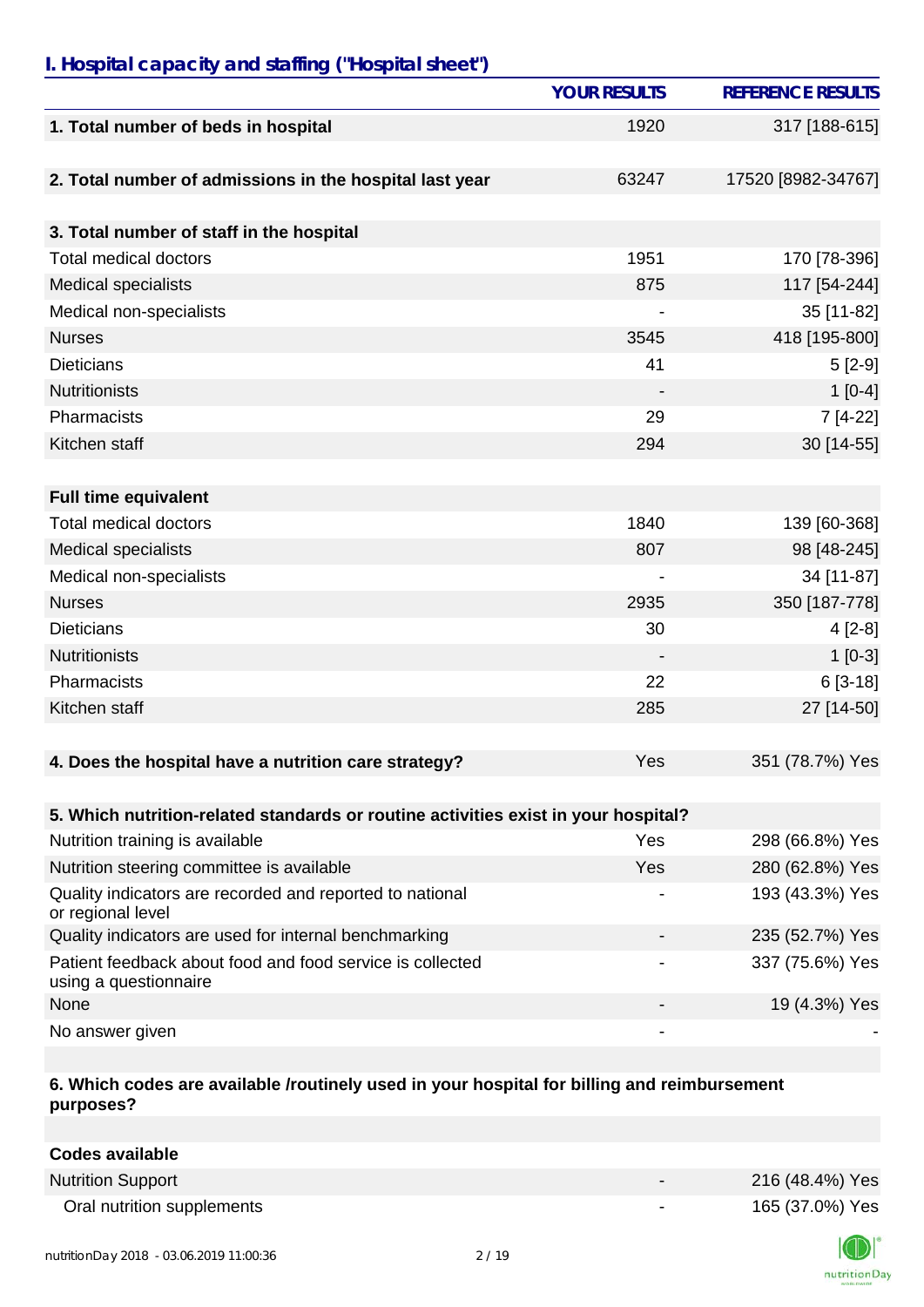| Parenteral nutrition                                      | Yes                      | 255 (57.2%) Yes |
|-----------------------------------------------------------|--------------------------|-----------------|
| <b>Enteral nutrition</b>                                  | Yes                      | 224 (50.2%) Yes |
| Dietary counseling                                        |                          | 166 (37.2%) Yes |
| Specific dietary interventions                            |                          | 119 (26.7%) Yes |
| Screening for malnutrition                                |                          | 119 (26.7%) Yes |
| <b>Risk of malnutrition</b>                               |                          | 103 (23.1%) Yes |
| Malnutrition (in general)                                 | $\overline{\phantom{a}}$ | 203 (45.5%) Yes |
| Severity of malnutrition (i.e. mild, moderate, severe)    | Yes                      | 195 (43.7%) Yes |
| No information available from billing/finance/controlling |                          | 75 (16.8%) Yes  |
| No answer given                                           |                          | 18 (4.0%)       |
|                                                           |                          |                 |
| <b>Codes routinely used</b>                               |                          |                 |
| <b>Nutrition Support</b>                                  |                          | 188 (42.2%) Yes |
| Oral nutrition supplements                                |                          | 143 (32.1%) Yes |
| Parenteral nutrition                                      | Yes                      | 233 (52.2%) Yes |
| <b>Enteral nutrition</b>                                  | Yes                      | 205 (46.0%) Yes |
| Dietary counseling                                        | $\overline{\phantom{a}}$ | 140 (31.4%) Yes |
| Specific dietary interventions                            | $\overline{\phantom{a}}$ | 105 (23.5%) Yes |
| Screening for malnutrition                                |                          | 95 (21.3%) Yes  |
| <b>Risk of malnutrition</b>                               |                          | 80 (17.9%) Yes  |
| Malnutrition (in general)                                 |                          | 176 (39.5%) Yes |
| Severity of malnutrition (i.e. mild, moderate, severe)    | Yes                      | 169 (37.9%) Yes |
| No information available from billing/finance/controlling |                          | 81 (18.2%) Yes  |
| No answer given                                           | $\overline{\phantom{a}}$ | 29 (6.5%)       |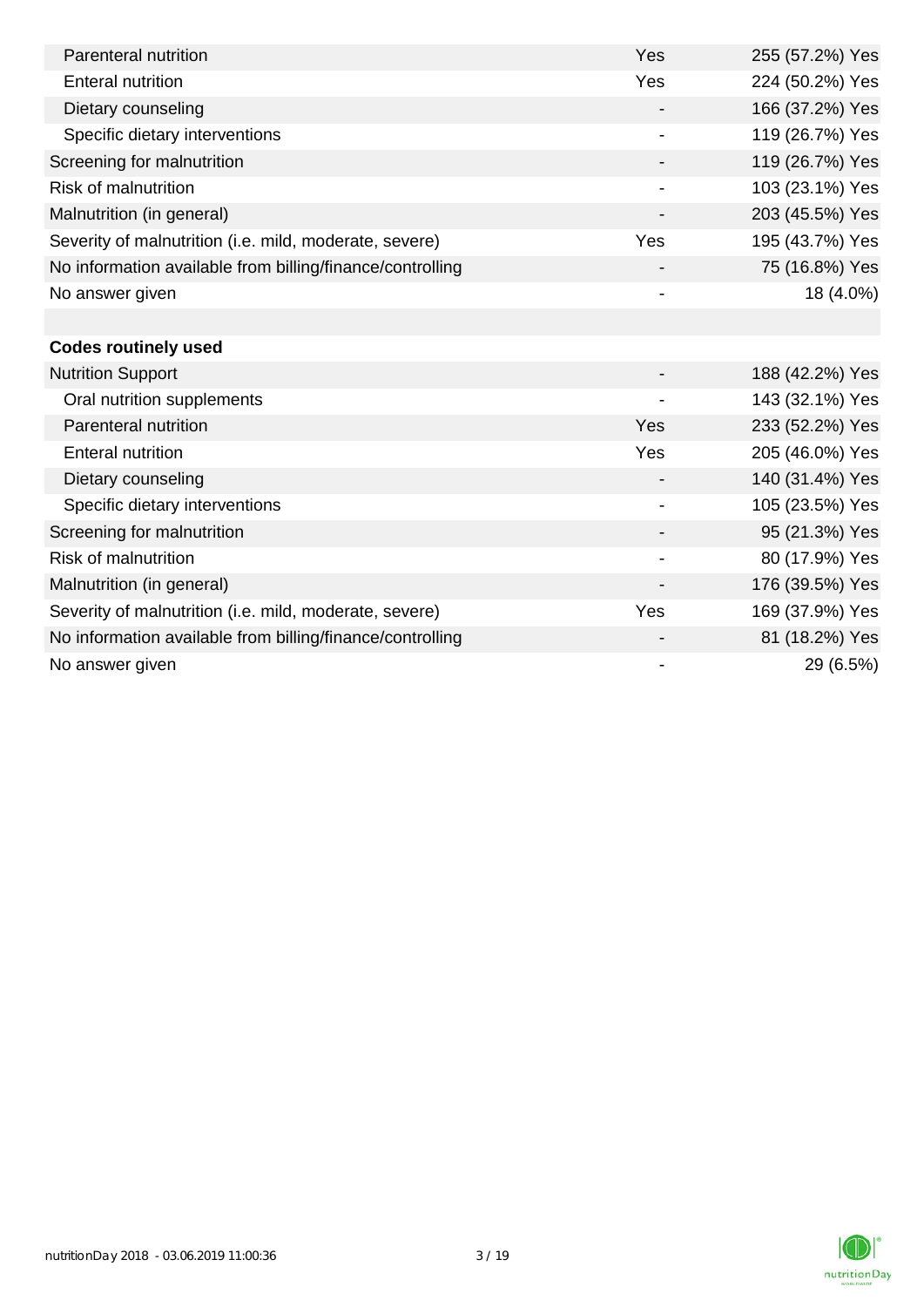# *II. Unit organisation and structures ("Sheet 1a/1b")*

|                                                                       | <b>YOUR RESULTS</b>          | <b>REFERENCE RESULTS</b> |
|-----------------------------------------------------------------------|------------------------------|--------------------------|
|                                                                       |                              |                          |
| Internal Medicine / General                                           | 1(16.7%)                     | 19.3%                    |
| Internal Medicine / Cardiology                                        | 1(16.7%)                     | 4.5%                     |
| Internal Medicine / Gastroenterology & hepatology                     |                              | 6.3%                     |
| Internal Medicine / Geriatrics                                        |                              | 7.9%                     |
| Internal Medicine / Infectious diseases                               | $\qquad \qquad \blacksquare$ | 0.5%                     |
| Internal Medicine / Nephrology                                        | 1(16.7%)                     | 1.3%                     |
| Internal Medicine / Oncology (incl. radiotherapy)                     | 1(16.7%)                     | 7.2%                     |
| Interdisciplinary                                                     |                              | 3.3%                     |
| Long term care                                                        |                              | 2.0%                     |
| Neurology                                                             |                              | 3.6%                     |
| Surgery / General                                                     | 1(16.7%)                     | 13.5%                    |
| Surgery/ Cardiac/Vascular/Thoracic                                    |                              | 2.1%                     |
| Surgery / Neurosurgery                                                | $\overline{\phantom{a}}$     | 1.0%                     |
| Surgery / Orthopedic                                                  |                              | 4.2%                     |
| Trauma                                                                |                              | 1.4%                     |
| Ear Nose Throat (ENT)                                                 | 1(16.7%)                     | 1.8%                     |
| Gynecology / Obstetrics                                               |                              | 1.6%                     |
| Pediatrics                                                            |                              | 1.3%                     |
| Psychiatry                                                            |                              | 0.9%                     |
| <b>Others</b>                                                         |                              | 16.1%                    |
|                                                                       |                              |                          |
| 2. Number of registered inpatients at noon                            | 14 [12-19]                   | 24 [18-31]               |
|                                                                       |                              |                          |
| 3. Total bed capacity of the unit                                     | 19 [18-21]                   | 30 [24-38]               |
|                                                                       |                              |                          |
| 4. Number of each type of staff in the unit for TODAY's morning shift |                              |                          |
|                                                                       |                              |                          |
| <b>Fully trained</b>                                                  |                              |                          |
| <b>Medical doctors</b>                                                | $3[3-4]$                     | $3[2-7]$                 |
| <b>Nurses</b>                                                         | $3[3-4]$                     | $5[3-8]$                 |
| Nursing aides                                                         | $2[2-2]$                     | $2[1-3]$                 |
| <b>Dieticians</b>                                                     | $1[1-1]$                     | $1[0-1]$                 |
| <b>Nutritionists</b>                                                  | $0[0-0]$                     | $0 [0-1]$                |
| Administrative staff                                                  | $1[1-1]$                     | $1[0-1]$                 |
| Other staff involved in patient care                                  | $0[0-0]$                     | $1[0-2]$                 |
|                                                                       |                              |                          |
| In training                                                           |                              |                          |
| <b>Medical doctors</b>                                                | $0[0-1]$                     | $1[0-3]$                 |
| <b>Medical students</b>                                               | $1[1-1]$                     | $0[0-2]$                 |
| <b>Nurses</b>                                                         | $2[1-2]$                     | $1[0-3]$                 |

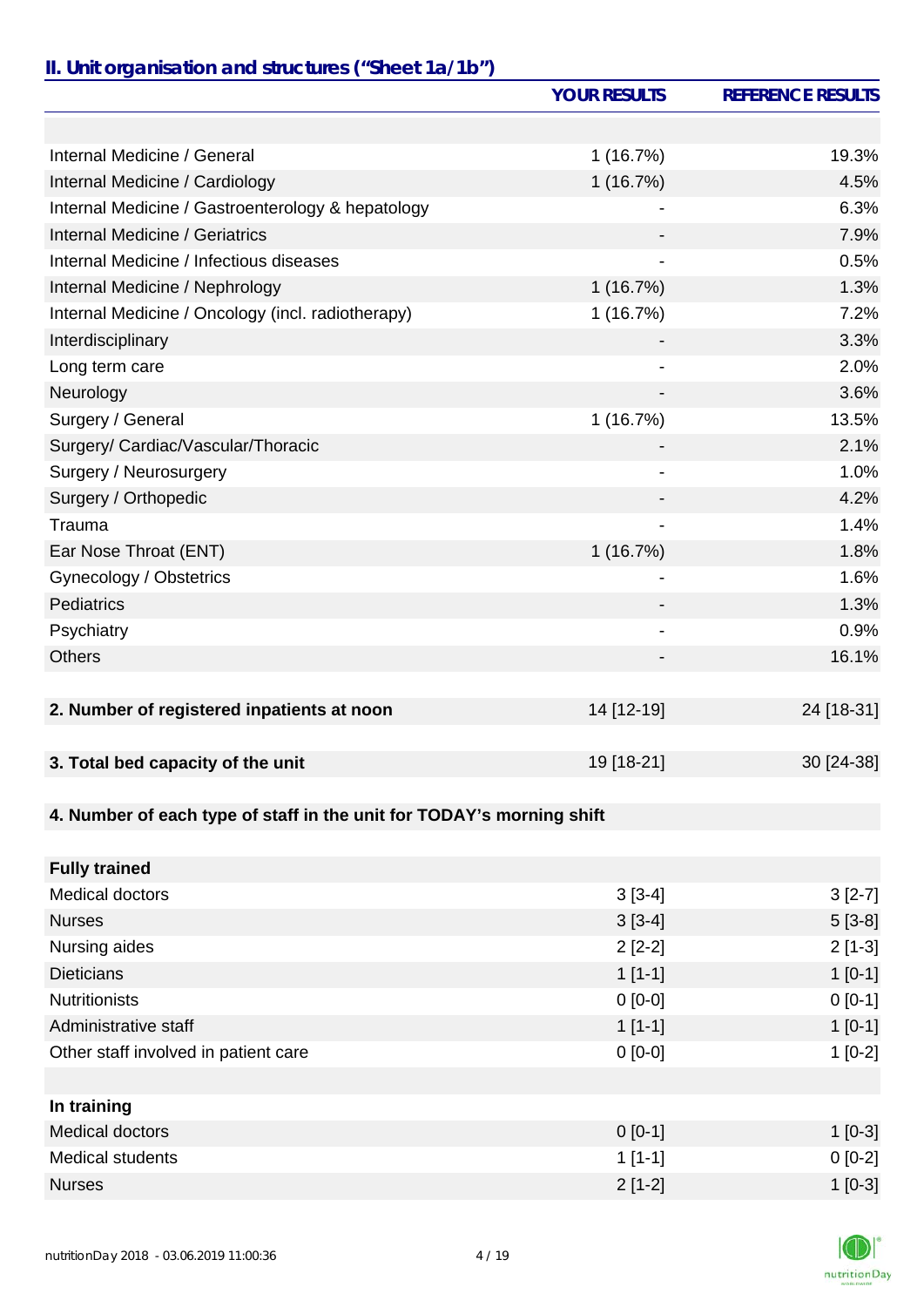| Nursing aides                                                                                       | $0 [0-0]$     | $0[0-0]$        |
|-----------------------------------------------------------------------------------------------------|---------------|-----------------|
| <b>Dieticians</b>                                                                                   | $0[0-0]$      | $0[0-0]$        |
| <b>Nutritionists</b>                                                                                | $0[0-0]$      | $0[0-0]$        |
| Other staff involved in patient care                                                                | $0 [0-0]$     | $0[0-0]$        |
|                                                                                                     |               |                 |
| 5. Is there a nutrition support team in your hospital<br>available?                                 | 4 (66.7%) Yes | 705 (76.4%) Yes |
|                                                                                                     |               |                 |
| 6. Does the unit have a nutrition care strategy?                                                    | 1 (16.7%) Yes | 678 (73.5%) Yes |
| 7. Is there a person in your unit responsible for<br>nutrition care?                                | 2 (33.3%) Yes | 644 (69.8%) Yes |
| 8. Is there a dietician, nutritionist or dietetic assistant<br>available for your unit?             | 6 (100%) Yes  | 831 (90.0%) Yes |
| 9. Is specific staff responsible for providing feeding<br>assistance to patients during meal times? | 2 (33.3%) Yes | 575 (62.3%) Yes |
| 10. How do you MAINLY screen/monitor patients for<br>malnutrition?                                  |               |                 |
| At admission                                                                                        |               |                 |
| No routine screening                                                                                |               | 85 (8.8%) Yes   |
| No fixed criteria                                                                                   |               | 14 (1.4%) Yes   |
| Experience / visual assessment only                                                                 | 2 (33.3%) Yes | 77 (7.9%) Yes   |
| Weighing / BMI only                                                                                 | 3 (50.0%) Yes | 141 (14.5%) Yes |
| Nutritional Risk Screening (NRS) 2002                                                               | 1 (16.7%) Yes | 309 (31.9%) Yes |
| Malnutrition Universal Screening Tool (MUST)                                                        |               | 59 (6.1%) Yes   |
| Malnutrition Screening tool (MST)                                                                   |               | 70 (7.2%) Yes   |
| <b>SNAQ</b>                                                                                         |               | 11 (1.1%) Yes   |
| Other formal tool                                                                                   |               | 148 (15.3%) Yes |
| I do not know                                                                                       |               | 9 (0.93%) Yes   |
| Missing                                                                                             | -             | 47 (4.8%)       |
|                                                                                                     |               |                 |
| <b>During hospital stay</b>                                                                         |               |                 |
| No routine monitoring                                                                               | 1 (16.7%) Yes | 88 (9.1%) Yes   |
| No fixed criteria                                                                                   |               | 77 (7.9%) Yes   |
| Experience / visual assessment only                                                                 | 1 (16.7%) Yes | 174 (17.9%) Yes |
| Weighing / BMI only                                                                                 | 1 (16.7%) Yes | 313 (32.3%) Yes |
| Other formal tool                                                                                   | 3 (50.0%) Yes | 251 (25.9%) Yes |
| I do not know                                                                                       |               | 20 (2.1%) Yes   |
| Missing                                                                                             |               | 47 (4.8%)       |
|                                                                                                     |               |                 |
| 11a. Do you routinely use guidelines or standards for<br>nutrition care?                            | 2 (33.3%) Yes | 724 (80.0%) Yes |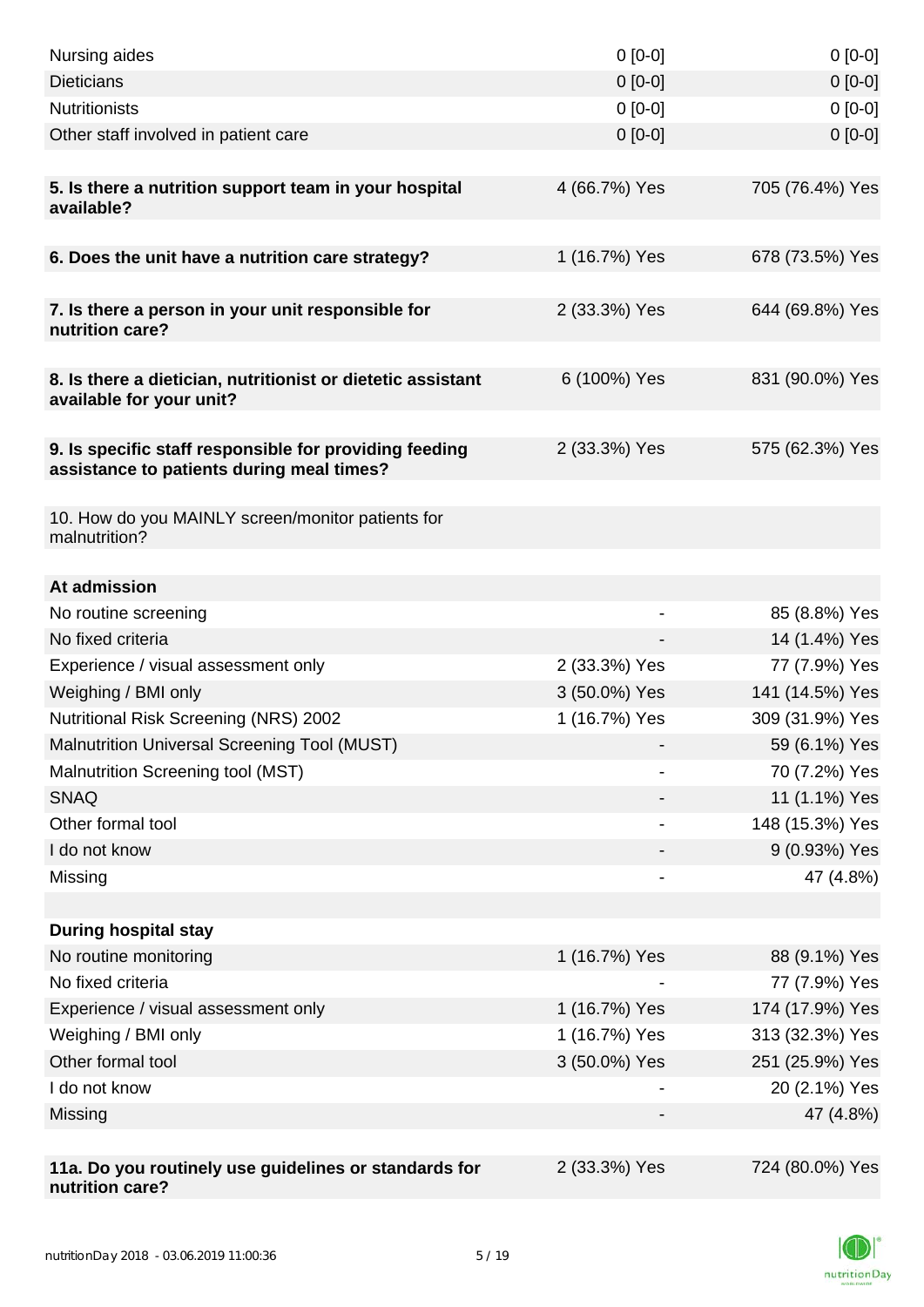| 11b. If yes, which one is mainly used?  |               |                 |
|-----------------------------------------|---------------|-----------------|
| International guidelines                | 1 (50.0%) Yes | 186 (25.7%) Yes |
| National guidelines                     |               | 105 (14.5%) Yes |
| Standards on hospital level             | 1 (50.0%) Yes | 249 (34.4%) Yes |
| Standards on unit level                 |               | 51 (7.0%) Yes   |
| Individual patient nutrition care plans |               | 116 (16.0%) Yes |
| Other                                   | -             | 7 (0.97%) Yes   |
| Missing                                 |               | $10(1.4\%)$     |
|                                         |               |                 |

# **12. What is routinely done in your unit for given patient groups?**

| At risk                                                    |                          |                 |
|------------------------------------------------------------|--------------------------|-----------------|
| Watchful waiting                                           | 1 (16.7%) Yes            | 281 (29.0%) Yes |
| Discuss nutrition care activities during ward rounds       | 4 (66.7%) Yes            | 430 (44.3%) Yes |
| Develop an individual nutrition care plan                  | 3 (50.0%) Yes            | 509 (52.5%) Yes |
| Initiate treatment / nutrition intervention                | 5 (83.3%) Yes            | 582 (60.0%) Yes |
| Consult a nutrition expert (dietician, nutritionist, etc.) | 6 (100%) Yes             | 592 (61.0%) Yes |
| Consult a medical professional                             | 5 (83.3%) Yes            | 383 (39.5%) Yes |
| Calculate energy requirements                              | 5 (83.3%) Yes            | 479 (49.4%) Yes |
| Calculate protein requirements                             | 5 (83.3%) Yes            | 466 (48.0%) Yes |
|                                                            |                          |                 |
| <b>Malnourished</b>                                        |                          |                 |
| Watchful waiting                                           | 1 (16.7%) Yes            | 196 (20.2%) Yes |
| Discuss nutrition care activities during ward rounds       | 2 (33.3%) Yes            | 462 (47.6%) Yes |
| Develop an individual nutrition care plan                  | 5 (83.3%) Yes            | 541 (55.8%) Yes |
| Initiate treatment / nutrition intervention                | 6 (100%) Yes             | 624 (64.3%) Yes |
| Consult a nutrition expert (dietician, nutritionist, etc.) | 6 (100%) Yes             | 581 (59.9%) Yes |
| Consult a medical professional                             | 4 (66.7%) Yes            | 411 (42.4%) Yes |
| Calculate energy requirements                              | 6 (100%) Yes             | 537 (55.4%) Yes |
| Calculate protein requirements                             | 6 (100%) Yes             | 522 (53.8%) Yes |
|                                                            |                          |                 |
| <b>Every patient</b>                                       |                          |                 |
| Watchful waiting                                           | 5 (83.3%) Yes            | 483 (49.8%) Yes |
| Discuss nutrition care activities during ward rounds       | 3 (50.0%) Yes            | 258 (26.6%) Yes |
| Develop an individual nutrition care plan                  |                          | 184 (19.0%) Yes |
| Initiate treatment / nutrition intervention                |                          | 135 (13.9%) Yes |
| Consult a nutrition expert (dietician, nutritionist, etc.) |                          | 185 (19.1%) Yes |
| Consult a medical professional                             |                          | 209 (21.5%) Yes |
| Calculate energy requirements                              |                          | 123 (12.7%) Yes |
| Calculate protein requirements                             |                          | 113 (11.6%) Yes |
|                                                            |                          |                 |
| <b>Never</b>                                               |                          |                 |
| Watchful waiting                                           |                          | 76 (7.8%) Yes   |
| Discuss nutrition care activities during ward rounds       | $\overline{\phantom{a}}$ | 62 (6.4%) Yes   |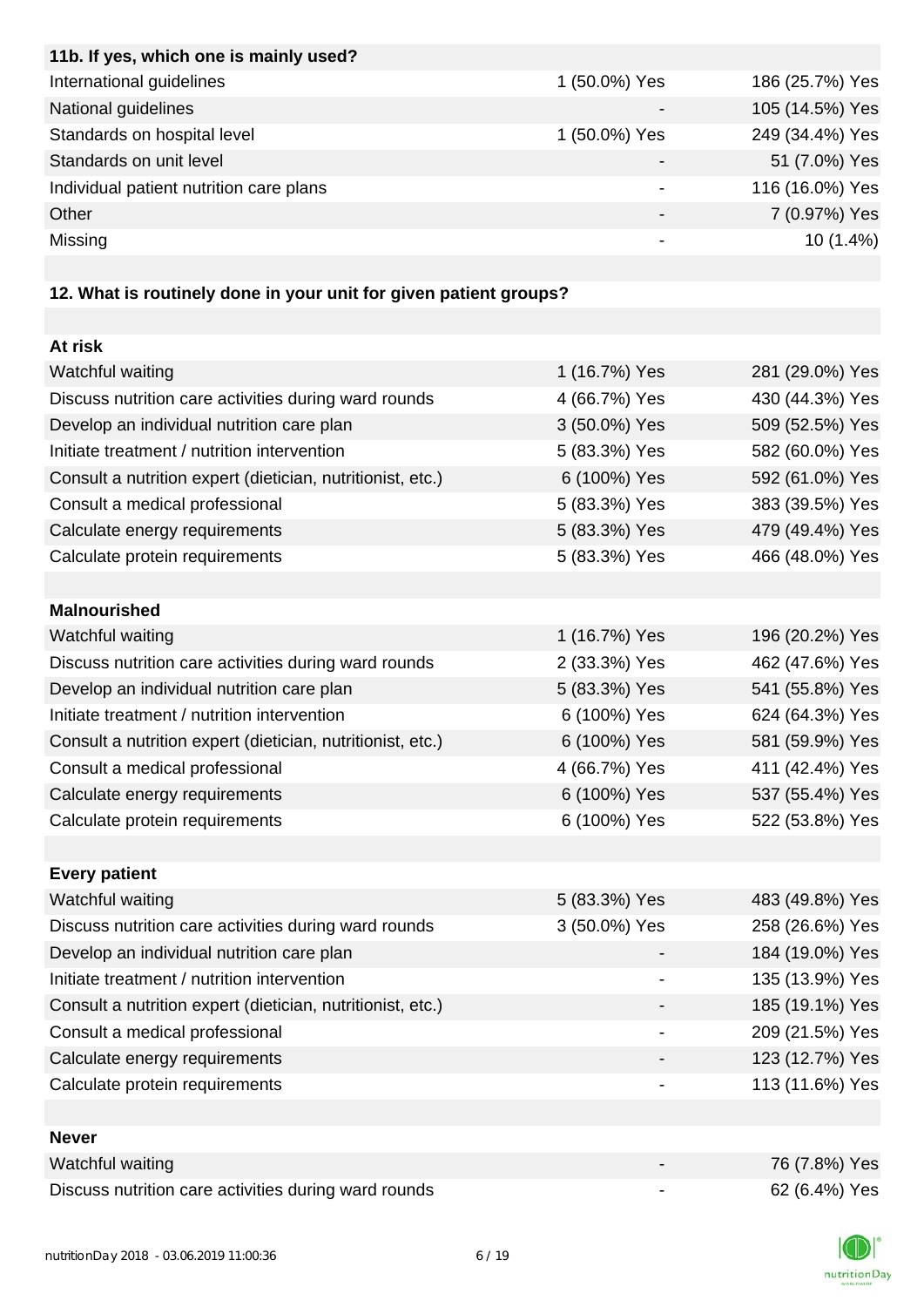| Develop an individual nutrition care plan                          |                              | 50 (5.2%) Yes   |
|--------------------------------------------------------------------|------------------------------|-----------------|
| Initiate treatment / nutrition intervention                        |                              | 13 (1.3%) Yes   |
| Consult a nutrition expert (dietician, nutritionist, etc.)         |                              | 16 (1.6%) Yes   |
| Consult a medical professional                                     | 1 (16.7%) Yes                | 106 (10.9%) Yes |
| Calculate energy requirements                                      |                              | 103 (10.6%) Yes |
| Calculate protein requirements                                     |                              | 124 (12.8%) Yes |
|                                                                    |                              |                 |
| I do not know                                                      |                              |                 |
| Watchful waiting                                                   |                              | 51 (5.3%) Yes   |
| Discuss nutrition care activities during ward rounds               |                              | 40 (4.1%) Yes   |
| Develop an individual nutrition care plan                          |                              | 22 (2.3%) Yes   |
| Initiate treatment / nutrition intervention                        | $\overline{\phantom{a}}$     | 22 (2.3%) Yes   |
| Consult a nutrition expert (dietician, nutritionist, etc.)         |                              | 18 (1.9%) Yes   |
| Consult a medical professional                                     |                              | 51 (5.3%) Yes   |
| Calculate energy requirements                                      |                              | 40 (4.1%) Yes   |
| Calculate protein requirements                                     | $\qquad \qquad \blacksquare$ | 42 (4.3%) Yes   |
|                                                                    |                              |                 |
| 13. When do you routinely weigh your patients?                     |                              |                 |
| at admission                                                       | 4 (66.7%) Yes                | 625 (64.4%) Yes |
| Within 24 hours                                                    | 2 (33.3%) Yes                | 142 (14.6%) Yes |
| Within 48 hours                                                    | 1 (16.7%) Yes                | 54 (5.6%) Yes   |
| Within 72 hours                                                    |                              | 27 (2.8%) Yes   |
| Every week                                                         | 3 (50.0%) Yes                | 393 (40.5%) Yes |
| Occasionally                                                       |                              | 109 (11.2%) Yes |
| When requested                                                     | 5 (83.3%) Yes                | 483 (49.8%) Yes |
| At discharge                                                       |                              | 52 (5.4%) Yes   |
| Never                                                              |                              | 13 (1.3%) Yes   |
| I do not know                                                      |                              | 4 (0.41%) Yes   |
| No answer given                                                    | 10 (41.7%)                   | 50 (5.2%)       |
|                                                                    |                              |                 |
| 14. What do you do to support adequate food intake of patients?    |                              |                 |
| Offer additional meals or in between snacks                        | 6 (100%) Yes                 | 730 (75.3%) Yes |
| Offer meal choices                                                 | 6 (100%) Yes                 | 711 (73.3%) Yes |
| Offer different portion sizes                                      | 6 (100%) Yes                 | 635 (65.5%) Yes |
| Consider food presentation                                         | 1 (16.7%) Yes                | 356 (36.7%) Yes |
| Change food texture/consistency as needed                          | 6 (100%) Yes                 | 797 (82.2%) Yes |
| Consider patient problems with eating and drinking                 | 6 (100%) Yes                 | 793 (81.8%) Yes |
| Ensure that mealtimes are undisturbed/protected<br>mealtime policy | 3 (50.0%) Yes                | 218 (22.5%) Yes |
| Promote positive eating environment                                | 5 (83.3%) Yes                | 281 (29.0%) Yes |
| Consider cultural/religious preferences                            | 6 (100%) Yes                 | 559 (57.6%) Yes |
| Consider patient allergies / intolerances                          | 6 (100%) Yes                 | 650 (67.0%) Yes |
| Other                                                              | 1 (16.7%) Yes                | 74 (7.6%) Yes   |
| I do not know                                                      |                              | 19 (2.0%) Yes   |
| No answer given                                                    |                              | 48 (4.9%)       |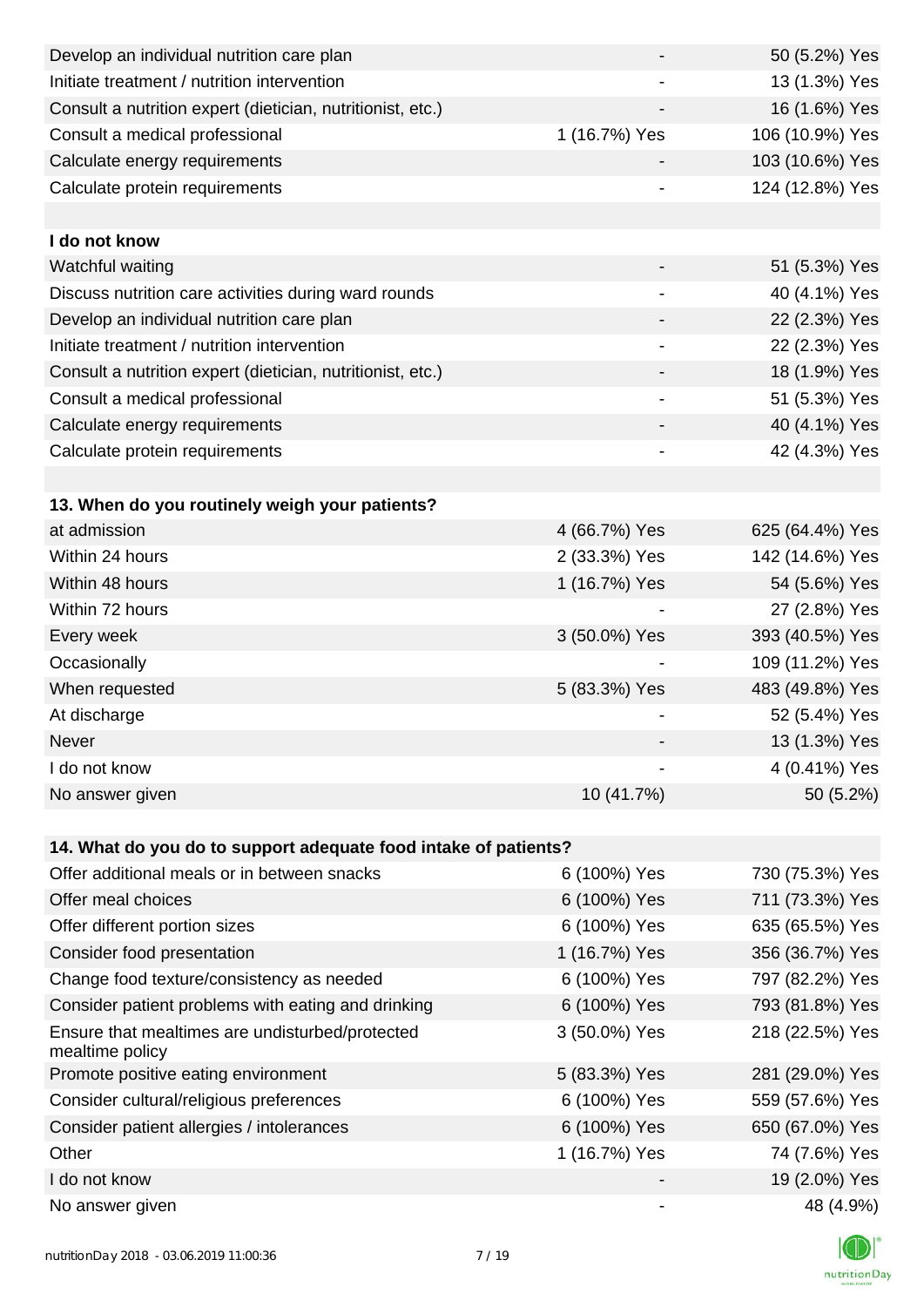| 6 (100%) Yes             | 558 (57.5%) Yes                                                                                                                                                        |
|--------------------------|------------------------------------------------------------------------------------------------------------------------------------------------------------------------|
| 3 (50.0%) Yes            | 408 (42.1%) Yes                                                                                                                                                        |
| 3 (50.0%) Yes            | 302 (31.1%) Yes                                                                                                                                                        |
| 1 (16.7%) Yes            | 358 (36.9%) Yes                                                                                                                                                        |
| 5 (83.3%) Yes            | 625 (64.4%) Yes                                                                                                                                                        |
| $\overline{\phantom{a}}$ | 32 (3.3%) Yes                                                                                                                                                          |
|                          | 38 (3.9%) Yes                                                                                                                                                          |
|                          | 68 (7.0%)                                                                                                                                                              |
|                          |                                                                                                                                                                        |
|                          |                                                                                                                                                                        |
| 4 (66.7%) Yes            | 775 (79.9%) Yes                                                                                                                                                        |
| 5 (83.3%) Yes            | 746 (76.9%) Yes                                                                                                                                                        |
| 5 (83.3%) Yes            | 592 (61.0%) Yes                                                                                                                                                        |
|                          | 15 (1.5%) Yes                                                                                                                                                          |
|                          | 20 (2.1%) Yes                                                                                                                                                          |
|                          | 70 (7.2%)                                                                                                                                                              |
|                          |                                                                                                                                                                        |
|                          |                                                                                                                                                                        |
|                          |                                                                                                                                                                        |
|                          |                                                                                                                                                                        |
| 5 (83.3%) Yes            | 708 (73.0%) Yes                                                                                                                                                        |
| 5 (83.3%) Yes            | 582 (60.0%) Yes                                                                                                                                                        |
|                          | 54 (5.6%) Yes                                                                                                                                                          |
|                          | 26 (2.7%) Yes                                                                                                                                                          |
|                          |                                                                                                                                                                        |
|                          | 15. Which nutrition-related standards or routine activities exist in your unit?<br>17. On what forms is there a specific part about eating, nutrition or malnutrition? |

**b. Discharge Letter ...**

| summarizes nutrition treatment received during stay | 4 (66.7%) Yes | 407 (42.0%) Yes |
|-----------------------------------------------------|---------------|-----------------|
| makes future nutrition-related recommendations      | 4 (66.7%) Yes | 572 (59.0%) Yes |
| <b>None</b>                                         | 1 (16.7%) Yes | 110 (11.3%) Yes |
| I do not know                                       |               | 69 (7.1%) Yes   |
|                                                     |               |                 |

#### **18. Do you provide brochures about malnutrition to at risk/malnourished patients?** 3 (50.0%) Yes 356 (44.8%) Yes

| 19. Who filled in this sheet? |               |                 |
|-------------------------------|---------------|-----------------|
| Head staff                    |               | 281 (29.0%) Yes |
| <b>Dietician</b>              | 6 (100%) Yes  | 517 (53.3%) Yes |
| <b>Nurse</b>                  | 5 (83.3%) Yes | 279 (28.8%) Yes |
| Physician                     | 1 (16.7%) Yes | 128 (13.2%) Yes |
| Administrative staff          |               | 8 (0.82%) Yes   |

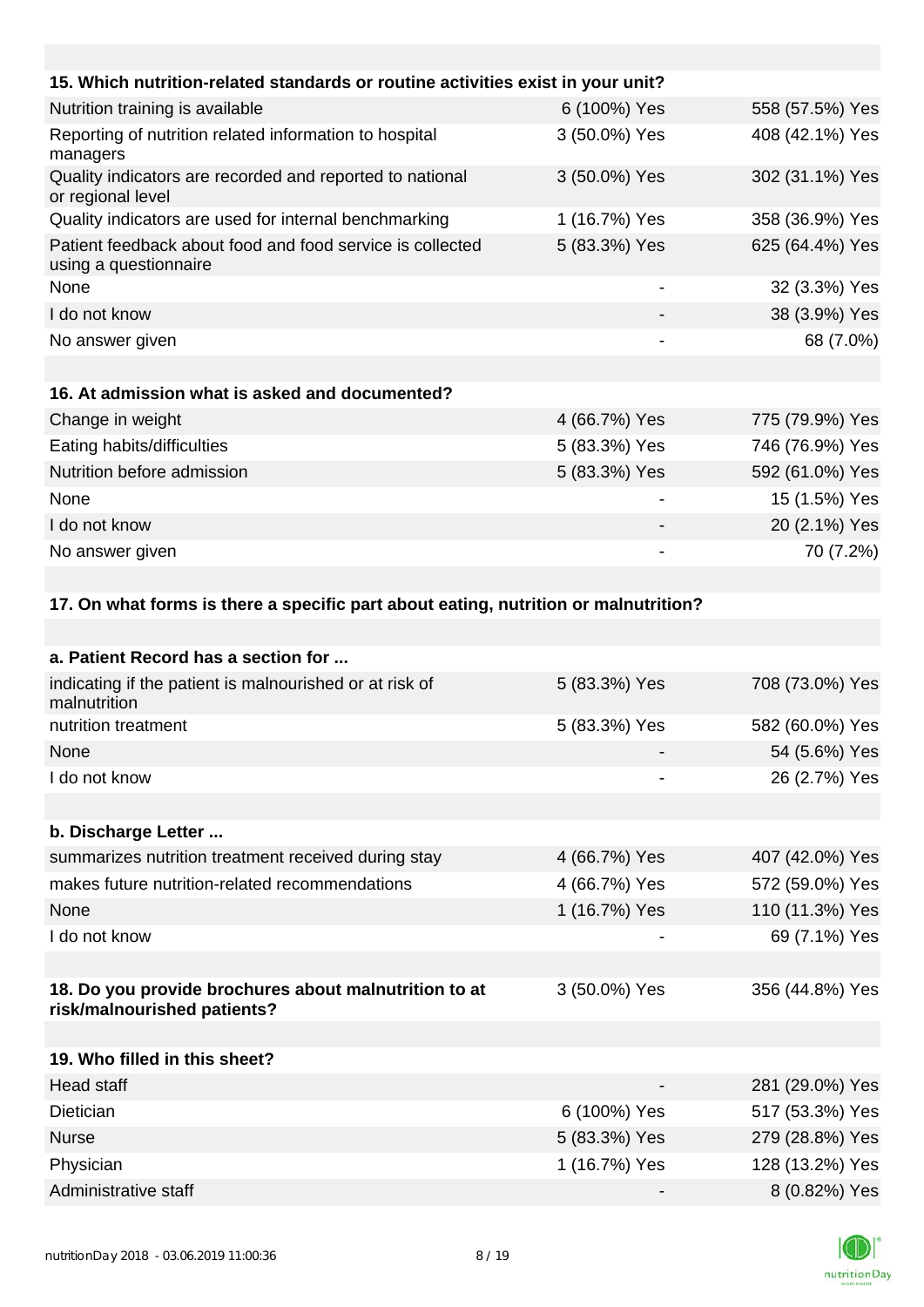| Other         | 1 (16.7%) Yes            | 39 (4.0%) Yes |
|---------------|--------------------------|---------------|
| None          | $\overline{\phantom{0}}$ |               |
| I do not know | $\overline{\phantom{0}}$ | 7 (0.72%) Yes |

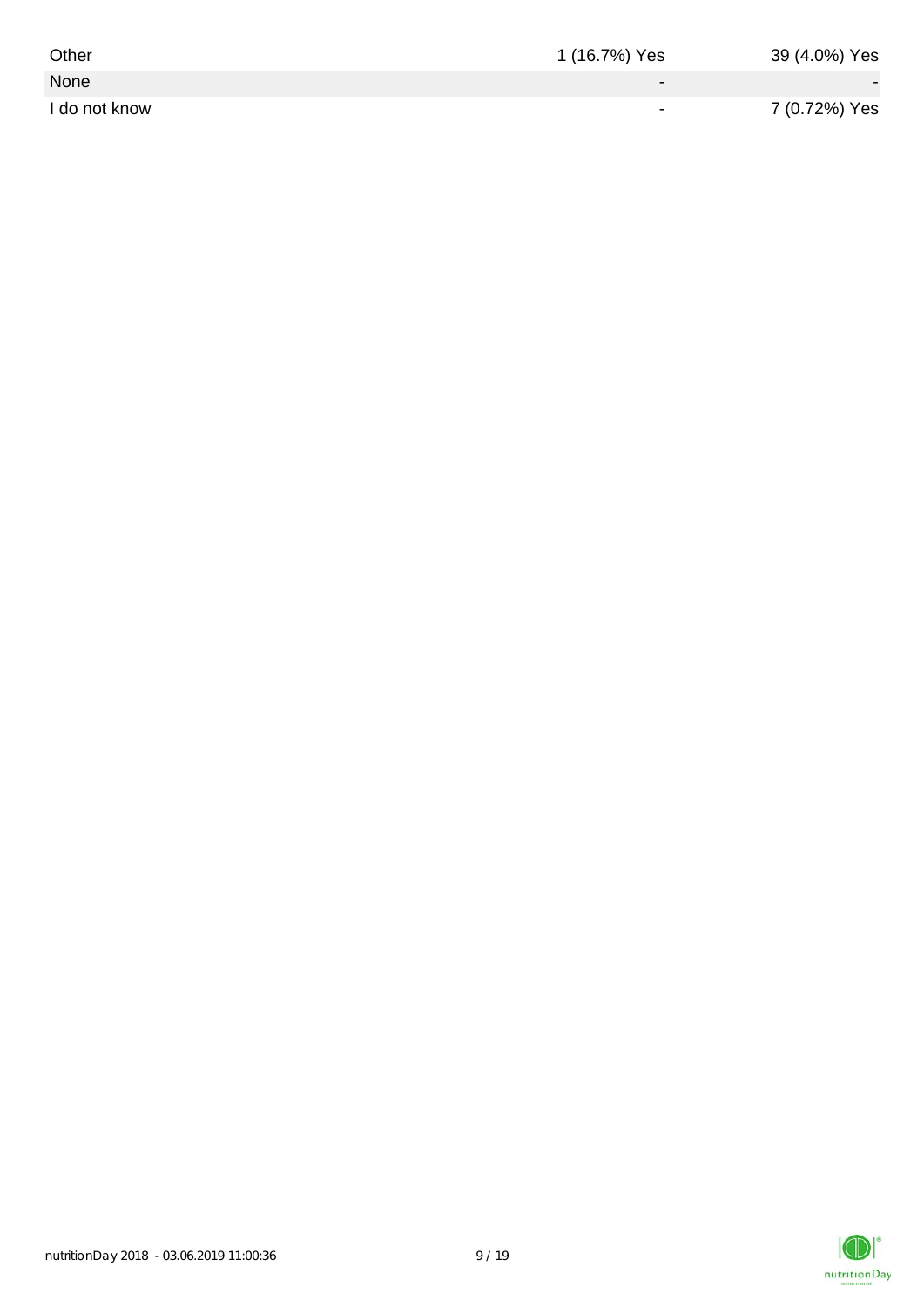|                                                                                         | <b>YOUR RESULTS</b> | <b>REFERENCE RESULTS</b> |
|-----------------------------------------------------------------------------------------|---------------------|--------------------------|
|                                                                                         |                     |                          |
| Total                                                                                   | 63                  | 17827                    |
| Age                                                                                     | 70 [54-81]          | 67 [53-78]               |
| Female                                                                                  | 35 (55.6%)          | 8951 (50.2%)             |
| Weight                                                                                  | 75.0±20.7           | $70.1 \pm 19.2$          |
| Height                                                                                  | $167 + 10$          | 165±10                   |
| <b>BMI</b>                                                                              | $26.7 \pm 6.9$      | $25.5 \pm 6.0$           |
|                                                                                         |                     |                          |
| 1. This hospital admission was                                                          |                     |                          |
| planned                                                                                 | 15 (23.8%)          | 6798 (38.1%)             |
| an emergency                                                                            | 45 (71.4%)          | 9562 (53.6%)             |
| I do not know                                                                           | 3(4.8%)             | 1467 (8.2%)              |
| No answer given                                                                         |                     |                          |
|                                                                                         |                     |                          |
| 2a. Diagnosis at admission                                                              |                     |                          |
| 0100 Infectious and parasitic diseases                                                  | 5(7.9%)             | 1555 (8.7%)              |
| 0200 Neoplasms                                                                          | 12 (19.0%)          | 3133 (17.6%)             |
| 0300 Blood and bloodforming organs and the immune<br>mechanism                          | 5(7.9%)             | 1159 (6.5%)              |
| 0400 Endocrine, nutritional and metabolic diseases                                      | 4(6.3%)             | 2190 (12.3%)             |
| 0500 Mental health                                                                      |                     | 851 (4.8%)               |
| 0600 Nervous system                                                                     | $2(3.2\%)$          | 1636 (9.2%)              |
| 0700 Eye and adnexa                                                                     | 3(4.8%)             | 236 (1.3%)               |
| 0800 Ear and mastoid process                                                            |                     | 127 (0.71%)              |
| 0900 Circulatory system                                                                 | 14 (22.2%)          | 3801 (21.3%)             |
| 1000 Respiratory system                                                                 | 17 (27.0%)          | 2810 (15.8%)             |
| 1100 Digestive system                                                                   | 22 (34.9%)          | 4343 (24.4%)             |
| 1200 Skin and subcutaneous tissue                                                       | 1(1.6%)             | 786 (4.4%)               |
| 1300 Musculoskeletal system and connective tissue                                       |                     | 2703 (15.2%)             |
| 1400 Genitourinary system                                                               | 4(6.3%)             | 1776 (10.0%)             |
| 1500 Pregnancy, childbirth and the puerperium                                           |                     | 198 (1.1%)               |
| 1600 Conditions originating in the perinatal period                                     |                     | 25 (0.14%)               |
| 1700 Congenital/chromosomal abnormalities                                               |                     | 31 (0.17%)               |
| 1800 Symptoms, signs, abnormal clinical/lab findings                                    | 1(1.6%)             | 816 (4.6%)               |
| 1900 Injury, poisoning                                                                  | 1(1.6%)             | 512 (2.9%)               |
| 2000 External causes of morbidity and mortality (e.g.<br>transport accidents, assaults) |                     | 379 (2.1%)               |
| 2100 Factors influencing health status and contact with<br>health services              | 4(6.3%)             | 619 (3.5%)               |
| No answer given                                                                         |                     |                          |
| 3. Which conditions/comorbidities does this patient have?                               |                     |                          |
| Cardiac insufficiency                                                                   | 16 (25.8%)          | 3518 (22.5%)             |

JL nutritionDay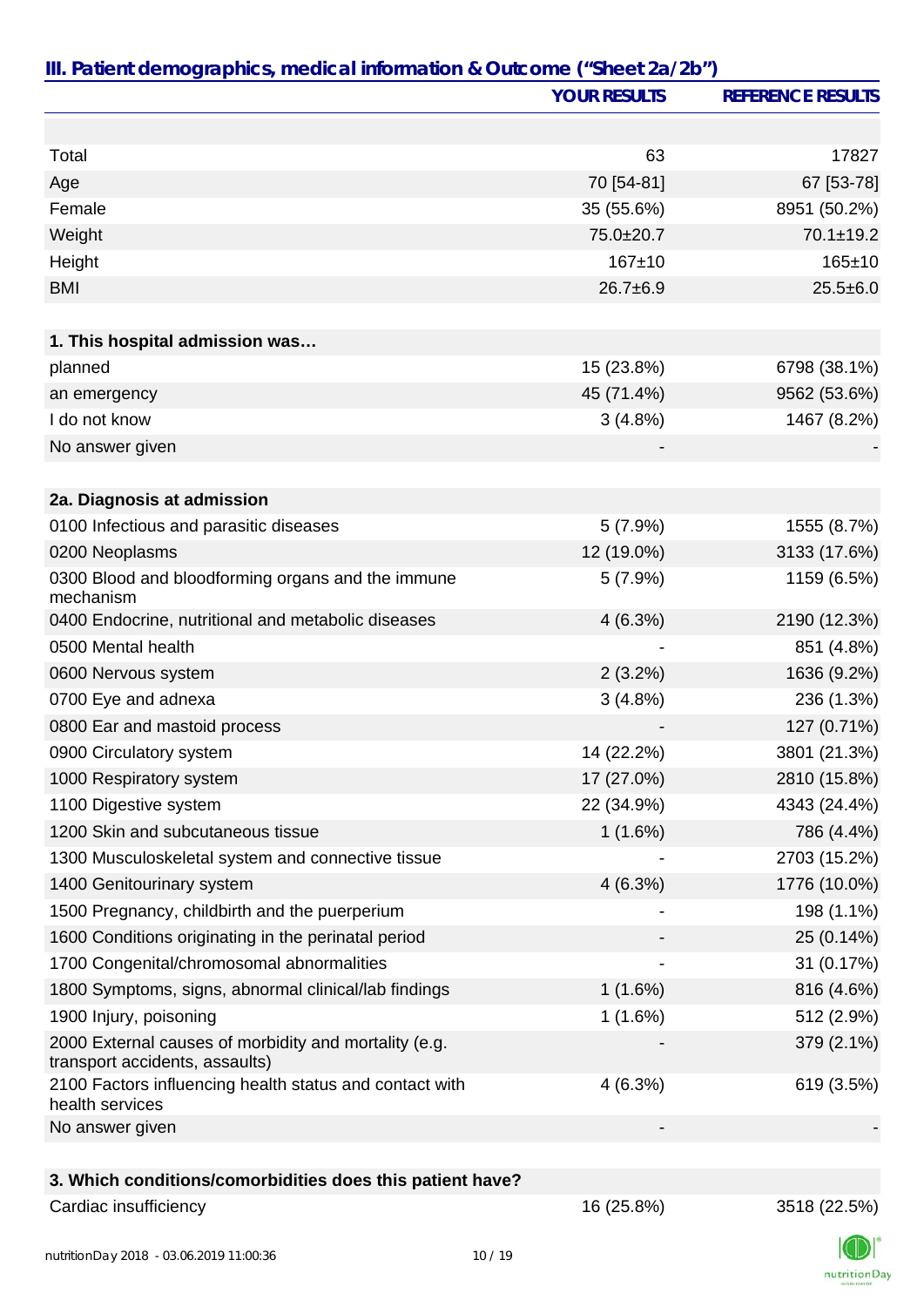| Myocardial infarction                                | 4(6.7%)                  | 823 (5.4%)    |
|------------------------------------------------------|--------------------------|---------------|
| Chronic lung disease                                 | 17 (27.9%)               | 2299 (14.8%)  |
| Cerebral vascular disease                            | 7(11.5%)                 | 1523 (9.9%)   |
| Peripheral vascular disease                          | 15 (24.6%)               | 1931 (12.6%)  |
| Chronic liver disease                                | $3(5.0\%)$               | 992 (6.5%)    |
| Chronic kidney disease                               | 13 (21.3%)               | 1734 (11.3%)  |
| <b>Diabetes</b>                                      | 15 (25.0%)               | 3888 (24.9%)  |
| Cancer                                               | 18 (30.0%)               | 3763 (24.2%)  |
| Infection                                            | 12 (20.0%)               | 2245 (14.5%)  |
| Dementia                                             | 2(3.3%)                  | 798 (5.2%)    |
| Major depressive disorder                            | $3(5.0\%)$               | 853 (5.6%)    |
| Other chronic mental disorder                        | $3(5.0\%)$               | 815 (5.4%)    |
| Other chronic disease                                | 29 (46.8%)               | 4031 (25.9%)  |
| None                                                 | 8 (12.7%)                | 3008 (16.9%)  |
|                                                      |                          |               |
| 4a. Previous operation during this hospital stay     |                          |               |
| Yes, planned                                         | 11 (17.5%)               | 3584 (20.1%)  |
| Yes, acute                                           | 6(9.5%)                  | 1077 (6.0%)   |
| <b>No</b>                                            | 46 (73.0%)               | 12545 (70.4%) |
| I do not know                                        |                          | 230 (1.3%)    |
| Missing                                              |                          | 391 (2.2%)    |
|                                                      |                          |               |
| Days since operation                                 | $3[2-8]$                 | $3[1-11]$     |
|                                                      |                          |               |
| 4b. Planned operation during this hospital stay      |                          |               |
| Yes, today or tomorrow                               | 1(1.6%)                  | 1266 (7.1%)   |
| Yes, later                                           | $2(3.2\%)$               | 953 (5.3%)    |
| No                                                   | 60 (95.2%)               | 13798 (77.4%) |
| I do not know                                        |                          | 833 (4.7%)    |
| Missing                                              | $\overline{\phantom{a}}$ | 977 (5.5%)    |
|                                                      |                          |               |
| 5. Previous ICU admission during this hospital stay? | 4(6.3%)                  | 1781 (10.0%)  |
| (Yes)                                                |                          |               |
| 6. Is this patient terminally ill?                   | $\overline{\phantom{a}}$ | 1122 (6.3%)   |
|                                                      |                          |               |
| 7. Fluid status                                      |                          |               |
| Normal                                               | 40 (63.5%)               | 13668 (76.7%) |
| Overloaded                                           | 18 (28.6%)               | 1008 (5.7%)   |
| Dehydrated                                           | $3(4.8\%)$               | 878 (4.9%)    |
| I do not know                                        | $2(3.2\%)$               | 2273 (12.8%)  |
| Missing                                              |                          |               |
|                                                      |                          |               |
| 8. Number of different medications planned           |                          |               |
| Oral                                                 | $6[3-8]$                 | $5[2-8]$      |
|                                                      |                          | $\sqrt{2}$    |
|                                                      |                          |               |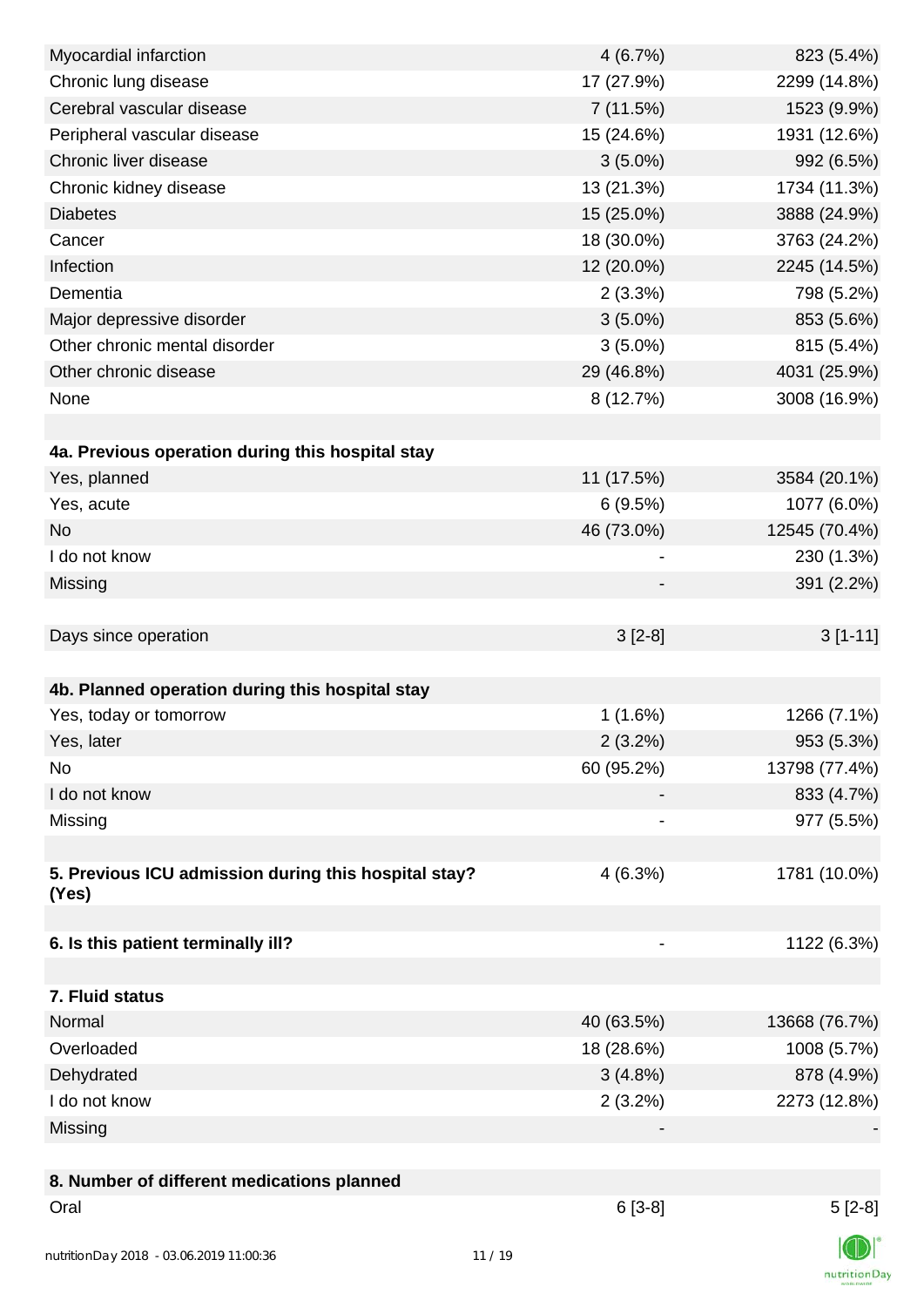| Other                                                                                    | $2[1-3]$    | $2[1-4]$      |
|------------------------------------------------------------------------------------------|-------------|---------------|
|                                                                                          |             |               |
| 9. Was this patient identified as malnourished or at risk of malnutrition?               |             |               |
| Malnourished                                                                             | 10 (15.9%)  | 2050 (11.5%)  |
| At risk                                                                                  | 8 (12.7%)   | 3162 (17.7%)  |
| No                                                                                       | 44 (69.8%)  | 11117 (62.4%) |
| I do not know                                                                            | 1(1.6%)     | 1498 (8.4%)   |
| Missing                                                                                  |             |               |
|                                                                                          |             |               |
| 10. IV Fluids                                                                            |             |               |
| Electrolyte solution (NaCl, Ringers lactate, etc)                                        | 17 (27.0%)  | 6470 (36.3%)  |
| 5% Glucose solution                                                                      | 6(9.5%)     | 1853 (10.4%)  |
|                                                                                          |             |               |
| 11. Number of ONS drinks planned                                                         | $0[0-1]$    | $0[0-0]$      |
|                                                                                          |             |               |
| 12. Nutrition intake                                                                     |             |               |
| Regular hospital food                                                                    | 45 (71.4%)  | 10454 (58.6%) |
| Fortified/enriched hospital food                                                         | 1(1.6%)     | 1962 (11.0%)  |
| Protein/energy supplement (e.g. ONS drinks)                                              | 8 (12.7%)   | 2469 (13.8%)  |
| <b>Enteral nutrition</b>                                                                 | 3(4.8%)     | 882 (4.9%)    |
| Parenteral nutrition                                                                     |             | 929 (5.2%)    |
| Special diet                                                                             | 19 (30.2%)  | 5732 (32.2%)  |
| None                                                                                     | 2(3.2%)     | 895 (5.0%)    |
|                                                                                          |             |               |
| 13a. All lines and Tubes                                                                 |             |               |
| <b>Central Venous</b>                                                                    | $7(11.1\%)$ | 1535 (8.6%)   |
| Peripheral venous access                                                                 | 36 (57.1%)  | 8238 (46.2%)  |
| Nasogastric                                                                              |             | 462 (2.6%)    |
| Nasojejunal                                                                              |             | 79 (0.44%)    |
| Nasoduadenal                                                                             | 2(3.2%)     | 67 (0.38%)    |
| Enterostoma                                                                              |             | 82 (0.46%)    |
| Percutaneous endoscopy/surgical gastrostomy                                              | 1(1.6%)     | 137 (0.77%)   |
| Percutaneous endoscopy/surgical jejunostomy                                              |             | 63 (0.35%)    |
| None                                                                                     | 21 (33.3%)  | 8032 (45.1%)  |
|                                                                                          |             |               |
| 13b. Were there complications with nutrition related lines<br>and tubes since admission? |             |               |
| Yes, previously                                                                          |             | 247 (1.4%)    |
| Yes, ongoing                                                                             |             | 173 (0.97%)   |
| No                                                                                       | 62 (98.4%)  | 14548 (81.6%) |
| I do not know                                                                            | 1(1.6%)     | 1646 (9.2%)   |
| Missing                                                                                  |             | 1213 (6.8%)   |

#### **14. Please indicate if any of the following was done for this patient since admission**

| Energy requirements were determined |
|-------------------------------------|
|-------------------------------------|

Energy requirements were determined 11 (17.5%) 6273 (35.2%)

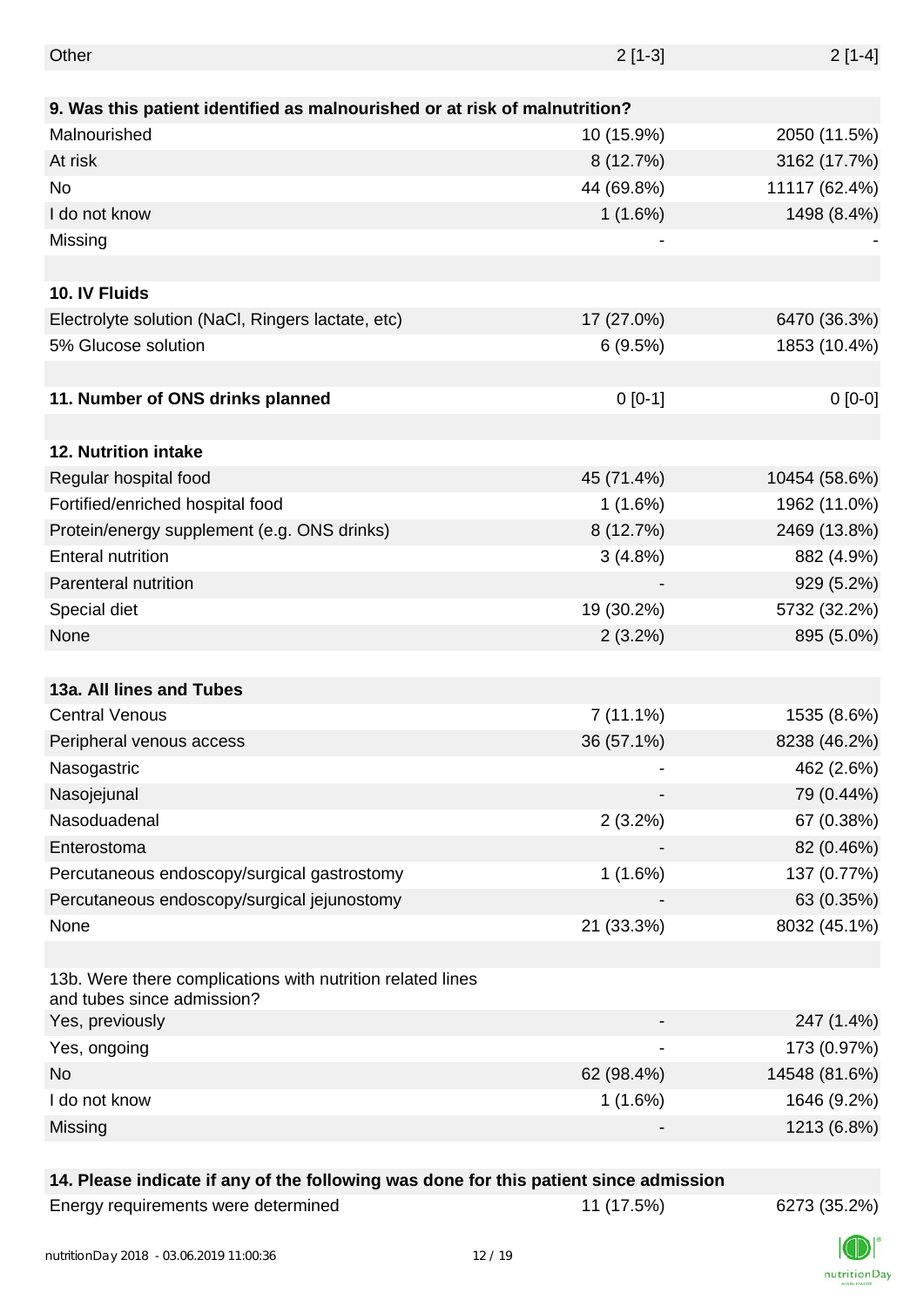| Protein requirements were determined                     | 4(6.3%)     | 5516 (30.9%)  |
|----------------------------------------------------------|-------------|---------------|
| Food/Nutrition intake was recorded in the patient record | $7(11.1\%)$ | 7653 (42.9%)  |
| Nutrition treatment plan was developed                   | $7(11.1\%)$ | 6036 (33.9%)  |
| Nutrition expert was consulted                           | 11 (17.5%)  | 6237 (35.0%)  |
| Malnutrition status is recorded in the patient record    | $7(11.1\%)$ | 5297 (29.7%)  |
| None                                                     |             |               |
|                                                          |             |               |
| 15a. Energy goal                                         |             |               |
| $< 500$ kcal                                             | 1(1.6%)     | 749 (4.2%)    |
| 500-999 kcal                                             |             | 194 (1.1%)    |
| 1000-1499 kcal                                           | $2(3.2\%)$  | 1695 (9.5%)   |
| 1500-1999 kcal                                           | $7(11.1\%)$ | 5578 (31.3%)  |
| >=2000 kcal                                              | 4(6.3%)     | 1992 (11.2%)  |
| Not determined                                           | 49 (77.8%)  | 6066 (34.0%)  |
| I do not know                                            |             | 1515 (8.5%)   |
| Missing                                                  |             | 38 (0.21%)    |
|                                                          |             |               |
| 15b. Energy intake                                       |             |               |
| $< 500$ kcal                                             | 1(1.6%)     | 1264 (7.1%)   |
| 500-999 kcal                                             | 2(3.2%)     | 900 (5.0%)    |
| 1000-1499 kcal                                           | $2(3.2\%)$  | 2387 (13.4%)  |
| 1500-1999 kcal                                           | 1(1.6%)     | 3954 (22.2%)  |
| >=2000 kcal                                              | 1(1.6%)     | 1047 (5.9%)   |
| Not determined                                           | 55 (87.3%)  | 6021 (33.8%)  |
| I do not know                                            | 1(1.6%)     | 2199 (12.3%)  |
| Missing                                                  |             | 55 (0.31%)    |
|                                                          |             |               |
| 16. Since admission, this patient's health status has    |             |               |
| Improved                                                 | 22 (34.9%)  | 8831 (49.5%)  |
| Deteriorated                                             | $2(3.2\%)$  | 1039 (5.8%)   |
| Remained the same                                        | 26 (41.3%)  | 4935 (27.7%)  |
| This patient has just been admitted                      | 11 (17.5%)  | 1248 (7.0%)   |
| I do not know                                            | 2(3.2%)     | 1774 (10.0%)  |
| Missing                                                  |             |               |
|                                                          |             |               |
| Length of hospital stay (days)                           | 14 [8-19]   | 12 [6-24]     |
|                                                          |             |               |
| <b>Outcome Code</b>                                      |             |               |
| 1= Still in the hospital                                 | $2(3.2\%)$  | 1702 (9.5%)   |
| 2= Transferred to another hospital                       | 3(4.8%)     | 419 (2.4%)    |
| 3= Transferred to long term care                         |             | 780 (4.4%)    |
| 4= Rehabilitation                                        | 14 (22.2%)  | 785 (4.4%)    |
| 5= Discharged home                                       | 42 (66.7%)  | 13163 (73.8%) |
| 6= Death                                                 | 2(3.2%)     | 535 (3.0%)    |

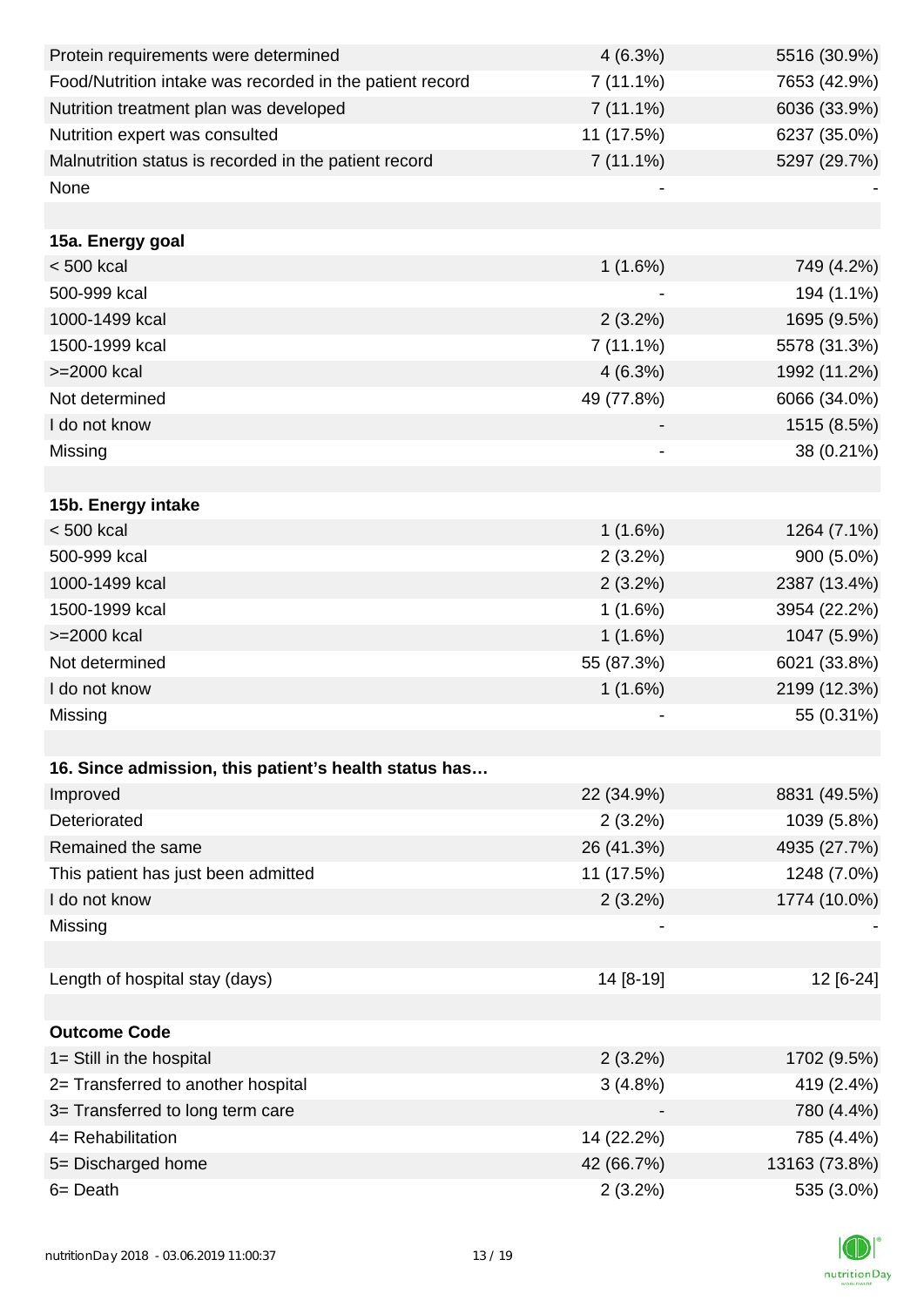| $7 =$ Others                         |                          | 310 (1.7%)    |
|--------------------------------------|--------------------------|---------------|
| Missing                              |                          | 133 (0.75%)   |
|                                      |                          |               |
| Readmitted since ND                  |                          |               |
| $1 = No$                             | 39 (63.9%)               | 11846 (75.5%) |
| 2= Yes, same hospital planned        | 11 (18.0%)               | 1043 (6.7%)   |
| 3= Yes, same hospital unplanned      | $9(14.8\%)$              | 889 (5.7%)    |
| 4= Yes, different hospital planned   |                          | 68 (0.43%)    |
| 5= Yes, different hospital unplanned | $\overline{\phantom{a}}$ | 68 (0.43%)    |
| 6 = Unknown                          | -                        | 646 (4.1%)    |
| Missing                              | 1(1.6%)                  | 1059 (6.8%)   |

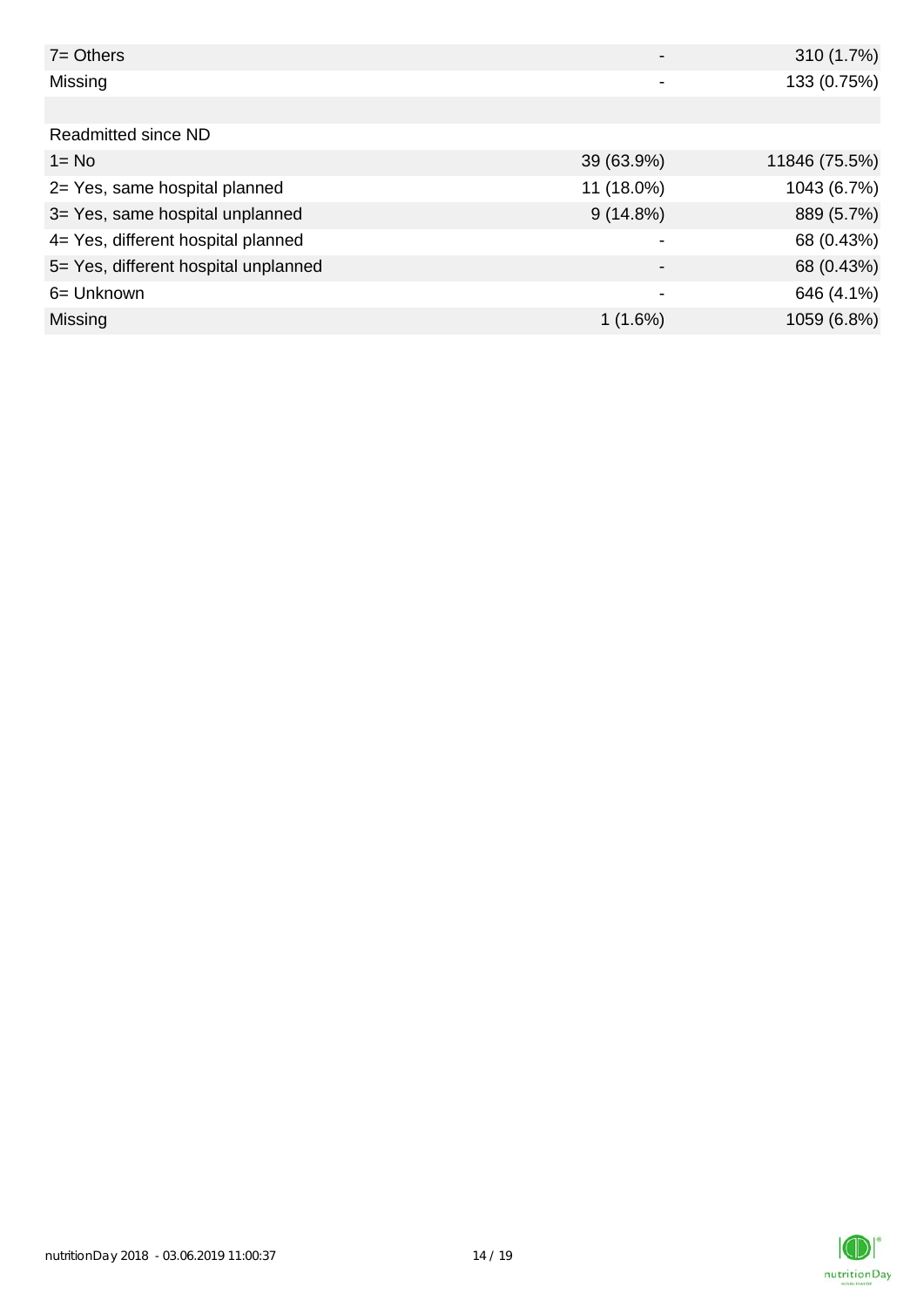|                                                                                      | <b>YOUR RESULTS</b> | <b>REFERENCE RESULTS</b> |
|--------------------------------------------------------------------------------------|---------------------|--------------------------|
|                                                                                      |                     |                          |
| 1. What are your typical dietary habits?                                             |                     |                          |
| No special dietary habits                                                            | 45 (76.3%)          | 12235 (71.0%)            |
| I am vegetarian                                                                      | $3(5.1\%)$          | 370 (2.1%)               |
| I adhee to a vegan diet                                                              | 1(1.7%)             | 132 (0.77%)              |
| I eat gluten-free diet                                                               | $2(3.4\%)$          | 156 (0.91%)              |
| I avoid added sugars                                                                 | 2(3.4%)             | 2604 (15.1%)             |
| I avoid carbohydrates                                                                | 1(1.7%)             | 1038 (6.0%)              |
| I eat a low fat-diet                                                                 | $3(5.1\%)$          | 1930 (11.2%)             |
| I am lactose intolerant                                                              | $3(5.1\%)$          | 572 (3.3%)               |
| Other special diet due to intolerances/allergies                                     |                     | 323 (1.9%)               |
| Other                                                                                | 4(6.8%)             | 1219 (7.1%)              |
| No answer given                                                                      |                     | 337 (2.0%)               |
| 2. Where did you live before your current hospital admission?                        |                     |                          |
| At home                                                                              | 53 (89.8%)          | 15276 (88.7%)            |
| In a nursing home or other live-in facility                                          | 2(3.4%)             | 609 (3.5%)               |
| I was transferred from another hospital                                              | 2(3.4%)             | 883 (5.1%)               |
| Other                                                                                | 2(3.4%)             | 268 (1.6%)               |
| Missing                                                                              |                     | 185 (1.1%)               |
|                                                                                      |                     |                          |
| 3. In general, are you able to walk?                                                 |                     |                          |
| Yes                                                                                  | 43 (72.9%)          | 11104 (64.5%)            |
| Yes, with someone's help                                                             | 2(3.4%)             | 1762 (10.2%)             |
| Yes, independently using a cane, walker, or crutches                                 | $8(13.6\%)$         | 2412 (14.0%)             |
| No, I have a wheelchair                                                              | 4(6.8%)             | 712 (4.1%)               |
| No, I am bedridden                                                                   | 2(3.4%)             | 988 (5.7%)               |
| Missing                                                                              |                     | 243 (1.4%)               |
|                                                                                      |                     |                          |
| 4. In general, how would you say your health is?                                     |                     |                          |
| Very good                                                                            | 12 (20.3%)          | 1252 (7.3%)              |
| Good                                                                                 | 20 (33.9%)          | 6191 (36.0%)             |
| Fair                                                                                 | 12 (20.3%)          | 6489 (37.7%)             |
| Poor                                                                                 | 10 (16.9%)          | 2490 (14.5%)             |
| Very poor                                                                            | 5(8.5%)             | 558 (3.2%)               |
| Missing                                                                              |                     | 241 (1.4%)               |
|                                                                                      |                     |                          |
| 5. Over the last 12 months prior to your current hospital admission approximately    |                     |                          |
| how many times have you seen a doctor?                                               | $3[1-11]$           | $5[2-10]$                |
| how many times have you been admitted to the<br>hospital (Emergency room, any ward)? | $1[0-2]$            | $1[0-2]$                 |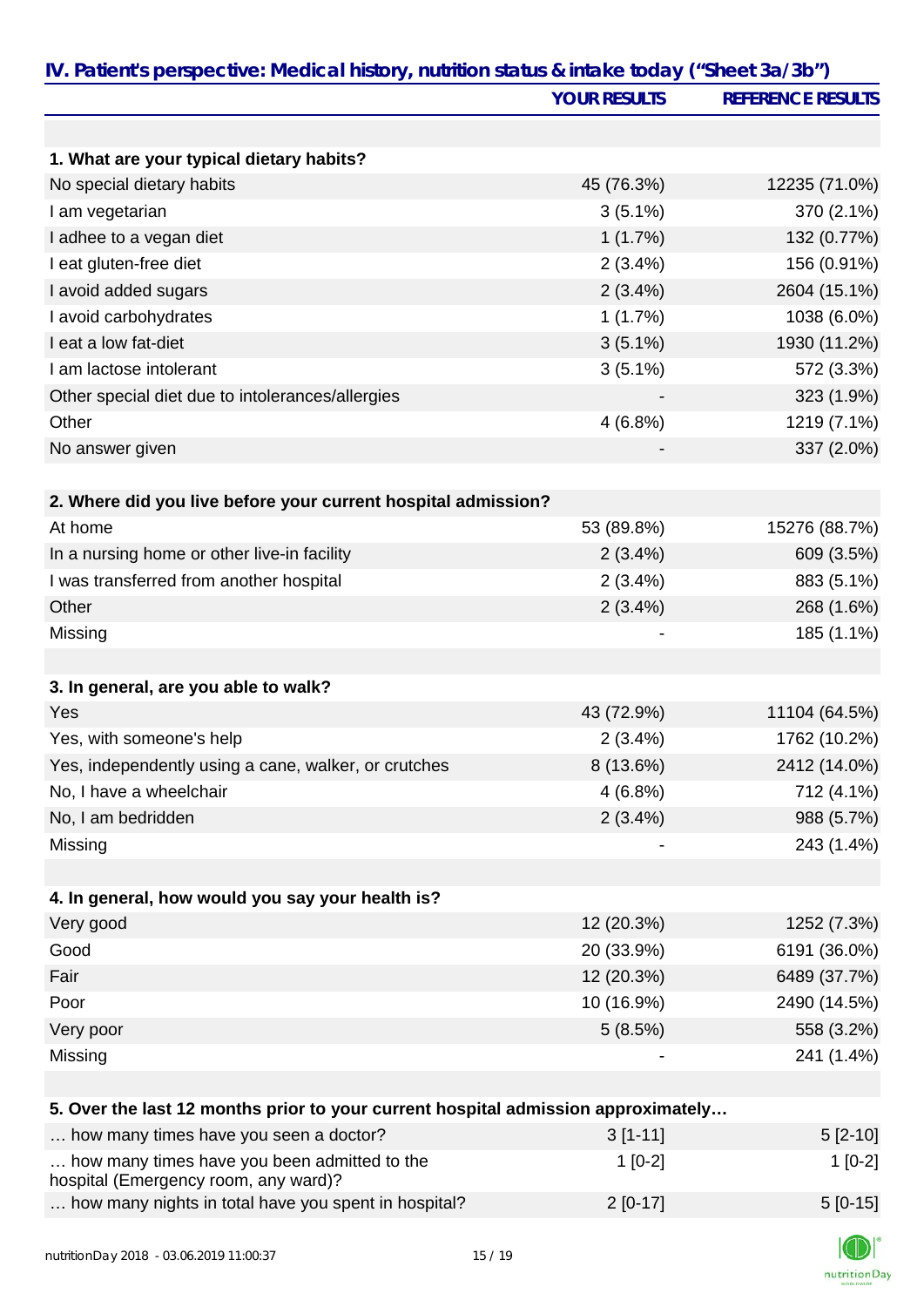| 6. How many different medications do you take routinely each day (prior to hospitalisation)? |            |               |
|----------------------------------------------------------------------------------------------|------------|---------------|
| $1 - 2$                                                                                      | 13 (22.0%) | 3323 (19.3%)  |
| $3 - 5$                                                                                      | 11 (18.6%) | 4698 (27.3%)  |
| More than 5                                                                                  | 19 (32.2%) | 5507 (32.0%)  |
| None                                                                                         | 12 (20.3%) | 2633 (15.3%)  |
| I do not know                                                                                | 4(6.8%)    | 778 (4.5%)    |
| Missing                                                                                      |            | 282 (1.6%)    |
|                                                                                              |            |               |
| 7. Do you have health insurance?                                                             |            |               |
| Yes, private insurance only                                                                  | 7 (11.9%)  | 2738 (15.9%)  |
| Yes, public insurance only                                                                   | 46 (78.0%) | 8466 (49.2%)  |
| Yes, both                                                                                    | 4(6.8%)    | 2117 (12.3%)  |
| None                                                                                         |            | 2268 (13.2%)  |
| I prefer not to answer                                                                       | $2(3.4\%)$ | 1018 (5.9%)   |
| Missing                                                                                      |            | 614 (3.6%)    |
|                                                                                              |            |               |
| 8. What was your weight 5 years ago?                                                         | 71 [60-82] | 72 [60-85]    |
| I do not know                                                                                | 8 (13.6%)  | 4280 (24.9%)  |
|                                                                                              |            |               |
| 9a. Have you lost weight within the last 3 months?                                           |            |               |
| Yes, intentionally                                                                           | $4(6.8\%)$ | 1639 (9.5%)   |
| Yes, unintentionally                                                                         | 28 (47.5%) | 6488 (37.7%)  |
| No, my weight stayed the same                                                                | 15 (25.4%) | 5108 (29.7%)  |
| No, I gained weight                                                                          | 11 (18.6%) | 1894 (11.0%)  |
| I do not know                                                                                | 1(1.7%)    | 1680 (9.8%)   |
| Missing                                                                                      |            | 412 (2.4%)    |
|                                                                                              |            |               |
| 9b. If yes, how many kg did you lose?                                                        | $4[3-10]$  | $6[4-10]$     |
| I do not know                                                                                | $3(9.4\%)$ | 1267 (15.6%)  |
|                                                                                              |            |               |
| 10. Did you know about your hospitalisation two days                                         | 14 (23.7%) | 6721 (41.1%)  |
| before admission? (Yes)                                                                      |            |               |
|                                                                                              |            |               |
| 11. Please indicate if you                                                                   |            |               |
| were weighed at admission                                                                    | 37 (62.7%) | 9728 (57.2%)  |
| were informed about your nutrition status                                                    | 11 (18.6%) | 5774 (34.3%)  |
| were informed about nutrition care options                                                   | 8 (13.6%)  | 5459 (32.5%)  |
| received special nutrition care                                                              | 18 (30.5%) | 5054 (30.1%)  |
|                                                                                              |            |               |
| 12. How well have you eaten in the week before you were admitted to the hospital?            |            |               |
| More than normal                                                                             | 2(3.4%)    | 762 (4.5%)    |
| Normal                                                                                       | 23 (39.0%) | 10449 (61.1%) |

| More than normal     | $2(3.4\%)$  | (62 (4.5%)    |
|----------------------|-------------|---------------|
| Normal               | 23 (39.0%)  | 10449 (61.1%) |
| About 3/4 of normal  | 13 (22.0%)  | 1762 (10.3%)  |
| About half of normal | $8(13.6\%)$ | 2122 (12.4%)  |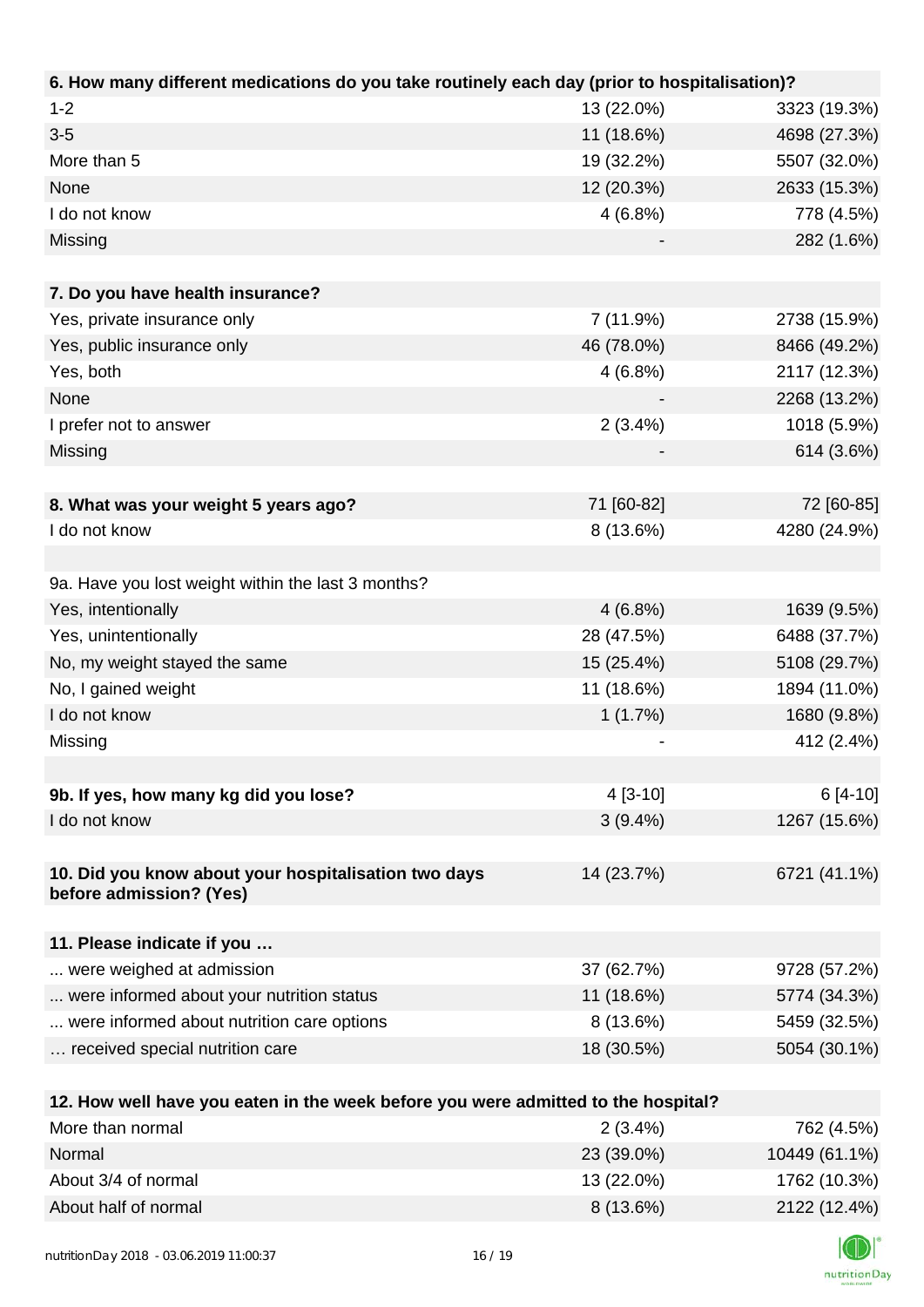| About a quarter to nearly nothing                                              | 11 (18.6%)  | 1571 (9.2%)                 |
|--------------------------------------------------------------------------------|-------------|-----------------------------|
| I do not know                                                                  | 1(1.7%)     | 153 (0.89%)                 |
| Missing                                                                        | 1(1.7%)     | 286 (1.7%)                  |
|                                                                                |             |                             |
| 13. In general, how satisfied are you with the food at the hospital?           |             |                             |
| Very satisfied                                                                 | $6(10.2\%)$ | 4212 (24.6%)                |
| Somewhat satisfied                                                             | 24 (40.7%)  | 5626 (32.9%)                |
| Neutral                                                                        | 8 (13.6%)   | 3361 (19.6%)                |
| <b>Dissatisfied</b>                                                            | 12 (20.3%)  | 1441 (8.4%)                 |
| Very dissatisfied                                                              | $6(10.2\%)$ | 491 (2.9%)                  |
| I do not know                                                                  | 2(3.4%)     | 1415 (8.3%)                 |
| Missing                                                                        | 1(1.7%)     | 559 (3.3%)                  |
|                                                                                |             |                             |
| 14. Did you get any help with eating TODAY?                                    |             |                             |
| Yes, from family or friends                                                    |             | 1651 (9.7%)                 |
| Yes, from hospital staff                                                       | $4(6.8\%)$  | 1185 (6.9%)                 |
| No                                                                             | 51 (86.4%)  | 13278 (77.6%)               |
| I do not know                                                                  | 2(3.4%)     | 218 (1.3%)                  |
| Missing                                                                        | 2(3.4%)     | 773 (4.5%)                  |
|                                                                                |             |                             |
| 15. Were you able to eat without interruption TODAY?<br>(Yes)                  | 36 (64.3%)  | 11891 (74.2%)               |
|                                                                                |             |                             |
|                                                                                |             |                             |
| 16a. Please indicate how much hospital food you ate for lunch or dinner TODAY: |             |                             |
| About all                                                                      | 21 (35.6%)  | 7871 (46.0%)                |
| 1/2                                                                            | 18 (30.5%)  | 4261 (24.9%)                |
| 1/4                                                                            | 7 (11.9%)   | 2226 (13.0%)                |
| Nothing                                                                        | $9(15.3\%)$ | 1992 (11.6%)                |
| Missing                                                                        | $4(6.8\%)$  | 755 (4.4%)                  |
|                                                                                |             |                             |
| 16b. The portion size of the meal I ordered TODAY was                          |             |                             |
| Standard                                                                       | 46 (78.0%)  | 11000 (64.3%)               |
| Smaller                                                                        | $2(3.4\%)$  | 1600 (9.4%)                 |
| Larger                                                                         | 5(8.5%)     | 763 (4.5%)                  |
| I do not know                                                                  | 4(6.8%)     | 1701 (9.9%)                 |
| Missing                                                                        | 2(3.4%)     | 2041 (11.9%)                |
|                                                                                |             |                             |
| 17. If you did not eat everything of your meal, please tell us why:            |             |                             |
| I did not like the type of food offered                                        | 11 (32.4%)  |                             |
| I did not like the smell/taste of the food                                     | 4 (11.8%)   | 1293 (15.2%)<br>996 (11.7%) |
| The food did not fit my cultural/religious preferences                         |             | $90(1.1\%)$                 |
| The food was too hot                                                           |             | 38 (0.45%)                  |
| The food was too cold                                                          | $1(2.9\%)$  | 207 (2.4%)                  |
| Due to food allergy/intolerance<br>I was not hungry at that time               | 13 (38.2%)  | 53 (0.63%)<br>1520 (17.9%)  |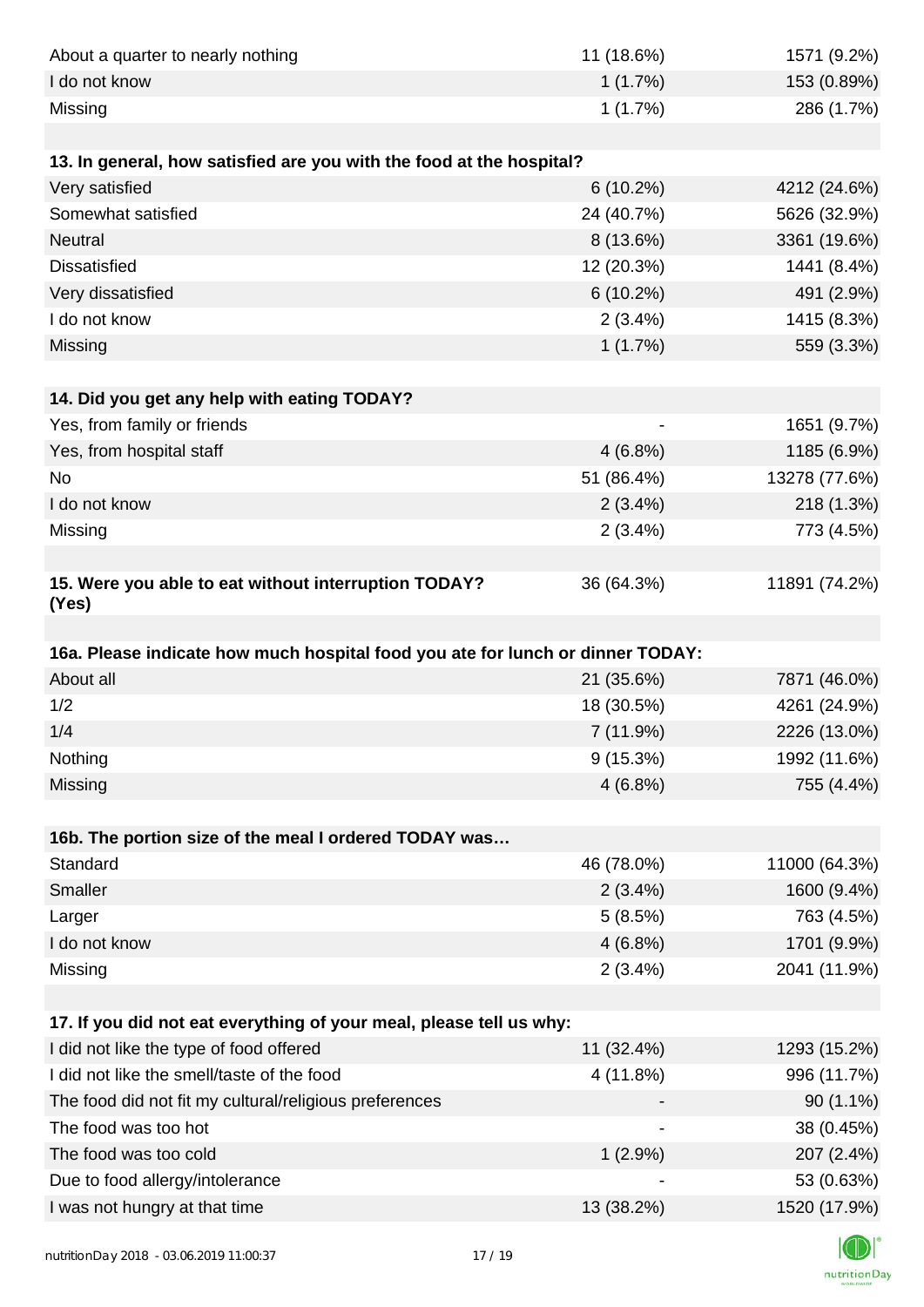| I do not have my usual appetite                                                      | 11 (32.4%)  | 2475 (29.2%) |
|--------------------------------------------------------------------------------------|-------------|--------------|
| I have problems chewing/swallowing                                                   | $2(5.9\%)$  | 478 (5.6%)   |
| I normally eat less than what was served                                             | 9(26.5%)    | 969 (11.4%)  |
| I had nausea/vomiting                                                                | 4(11.8%)    | 637 (7.5%)   |
| I was too tired                                                                      | $2(5.9\%)$  | 506 (6.0%)   |
| I cannot eat without help                                                            | $1(2.9\%)$  | 141 (1.7%)   |
| I was not allowed to eat                                                             | $1(2.9\%)$  | 869 (10.2%)  |
| I had an exam, surgery, or test and missed my meal                                   | $1(2.9\%)$  | 469 (5.5%)   |
| I did not get requested food                                                         |             | 93 (1.1%)    |
| No answer given                                                                      |             | 1161 (13.7%) |
|                                                                                      |             |              |
| 18. Enter the number of glasses/cups of the drinks you consumed in the last 24 hours |             |              |
| Water                                                                                | $5[4-6]$    | $3[2-5]$     |
| Tea                                                                                  | $1[1-2]$    | $1[1-3]$     |
| Coffee                                                                               | $1[1-2]$    | $1[1-2]$     |
| <b>Milk</b>                                                                          | $1[0-1]$    | $1[0-1]$     |
| Fruit juice                                                                          | $1[0-1]$    | $1[0-2]$     |
| Soft drinks                                                                          | $0[0-0]$    | $0 [0-1]$    |
| Nutrition drink                                                                      | $0 [0-1]$   | $0 [0-1]$    |
| Other                                                                                | $0[0-0]$    | $0 [0-1]$    |
|                                                                                      |             |              |
| 19a. Did you eat any food apart from hospital food<br><b>TODAY?</b>                  | 16 (29.1%)  | 4518 (28.8%) |
| 19b. If yes, what did you eat?                                                       |             |              |
| Sweet snacks                                                                         | 9(56.3%)    | 1302 (28.8%) |
| Salty snacks                                                                         | $3(18.8\%)$ | 512 (11.3%)  |
| Homemade food                                                                        | 2(12.5%)    | 703 (15.6%)  |
| <b>Fruits</b>                                                                        | 6(37.5%)    | 1730 (38.3%) |
| Dairy products                                                                       |             | 471 (10.4%)  |
| Food delivered/restaurant                                                            |             | 191 (4.2%)   |
| Sandwich                                                                             |             | 282 (6.2%)   |
| Other                                                                                | 2(12.5%)    | 724 (16.0%)  |
|                                                                                      |             |              |
| 20. How has your food intake changed since your hospital admission?                  |             |              |
| Increased                                                                            | 14 (23.7%)  | 2508 (14.7%) |
| Decreased                                                                            | 16 (27.1%)  | 5344 (31.2%) |
| Stayed the same                                                                      | 24 (40.7%)  | 7154 (41.8%) |
| I do not know                                                                        | $2(3.4\%)$  | 1188 (6.9%)  |
| Missing                                                                              | $3(5.1\%)$  | 911 (5.3%)   |
|                                                                                      |             |              |
| 21. TODAY I feel                                                                     |             |              |
| Stronger than at admission                                                           | 24 (40.7%)  | 7275 (42.5%) |
| Weaker than at admission                                                             | 12 (20.3%)  | 3158 (18.5%) |
| Same as at admission                                                                 | 19 (32.2%)  | 4825 (28.2%) |
|                                                                                      |             |              |